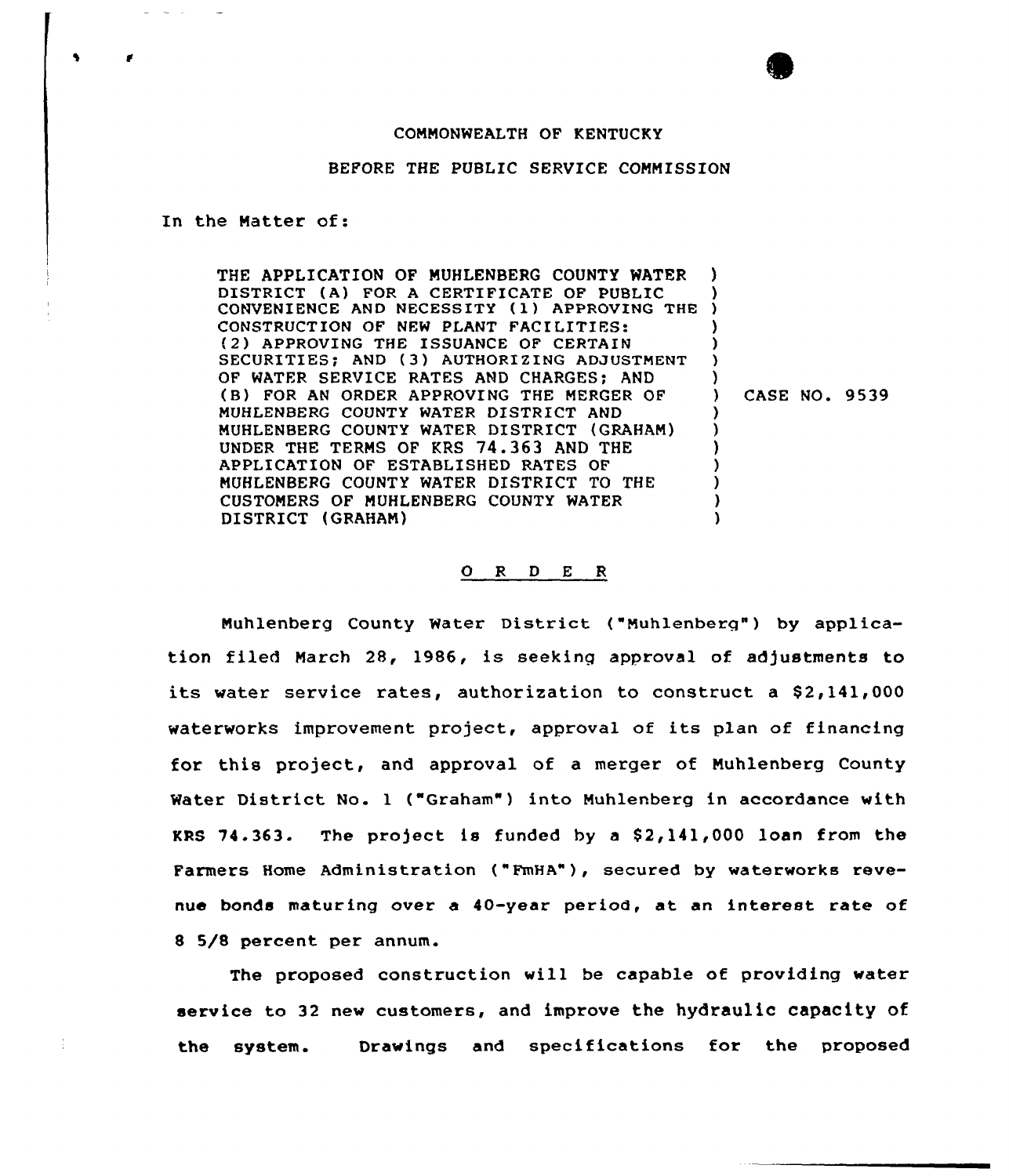improvements by Nayes, Sudderth <sup>a</sup> Etheredge, Inc., of Lexington, Kentucky, ("Engineer" ) have been approved by the Division of Water of the Natural Resources and Environmental Protection Cabinet.

<sup>A</sup> hearing was held in the offices of the Public Service Commission, in Frankfort, Kentucky, on December 4, 19S6. There were no intervenors and no protests were entered.

The increase requested by Nuhlenberg for the merged system would produce additional revenues of approximately \$452,163 annually, an increase of 45.8 percent over normalized test-year operating revenues.

Nuhlenberg is a non-profit water district serving approximately 4,000 residences in the southern two-thirds of Nuhlenberg County. Graham is also a non-profit water district, serving approximately 230 residences in central Muhlenberg County. The decision of the Commission is based on information contained in the application, written submissions, the staff audit report, annual reports, response to hearing questions and other documents on file in the Commission's offices. After the adjustments and determinations herein, Muhlenberg, as merged, is granted authority to increase rates to produce additional operating revenue of 8351,922, or 35.7 percent over the normalized test-year operating revenues.

# CONTINUITY OF ADEQUATE AND RELIABLE SERVICE

The evidence indicates that reliable and adequate service can be maintained throughout most of the expanded system after completion of the proposed construction. However, several areas to be served could have service presaurea below 30 psig, in violation of

-2-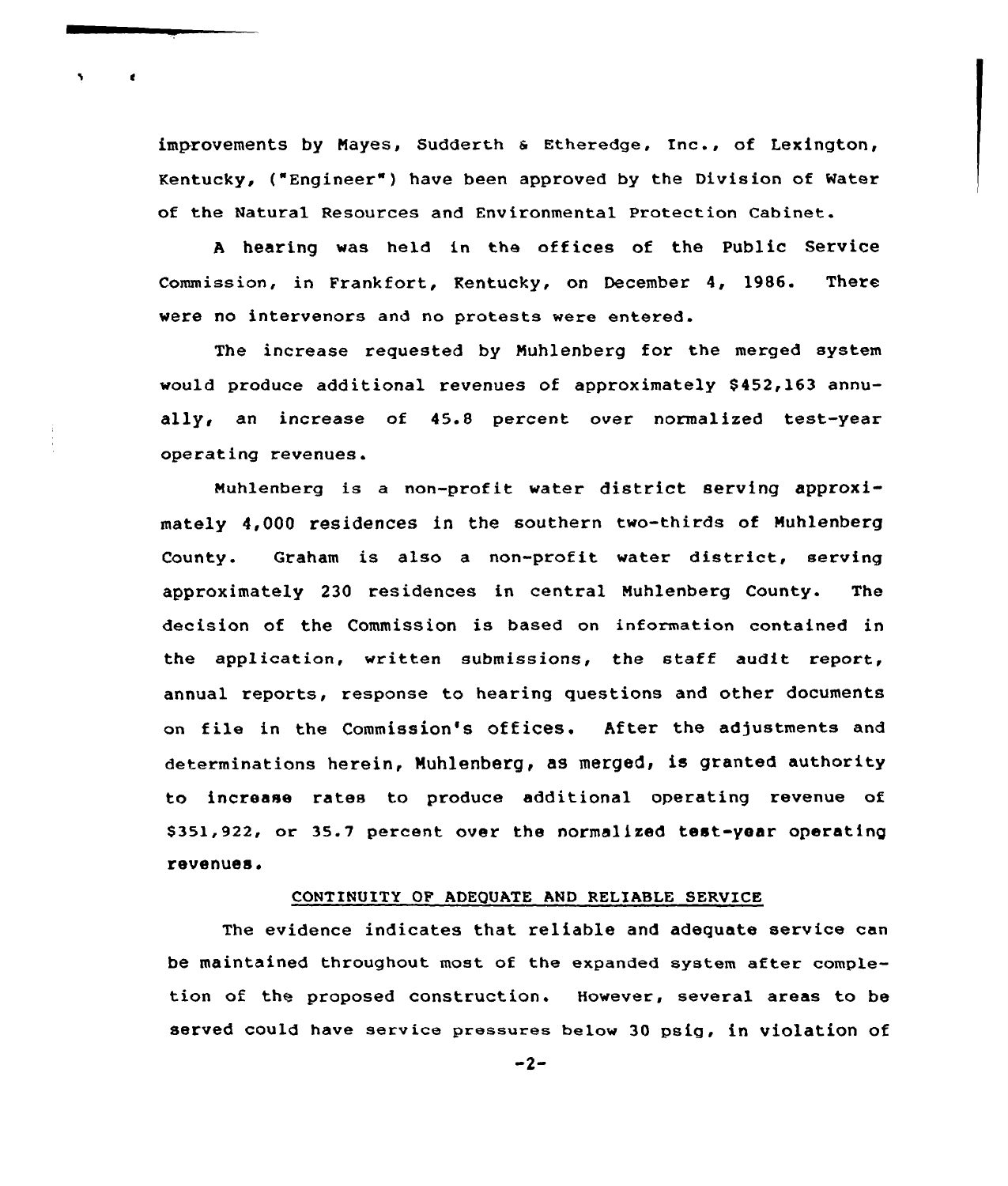<sup>807</sup> KAR 5:066, Section <sup>6</sup> (1). The Engineer admitted that the low pressure areas on Cornette Road, Cleaton Branch and near the Cleaton Tank could be improved by the installation of hydropneumatic stations to serve the affected customer or customers if necessary.

### REVENUES AND EXPENSES

Muhlenberg and Graham have proposed, and the Commission accepts, the 12-month period ending December 31, 1985, as an appropriate test period for determining the reasonableness of the proposed rates. In utilizing the historical test period, the Commission has given full consideration to known and measurable changes found reasonable .

Because of the reguest to approve merger, Muhlenberg and Graham proposed several adjustments to revenues and expenses in its application. The Commission is of the opinion that the proposed adjustments are proper and acceptable for rate-making purposes with the following modifications:

# Staff Audit Report

 $\boldsymbol{\mathsf{s}}$ 

The Commission staff performed <sup>a</sup> limited financial audit of Muhlenberg's and Graham's test-year operating expenses in accordance with the Uniform System of Accounts ("USoA") and related to the test year. The staff audit report was made a part of the record in this case on August 7, 1986. The Commission hereby adopts the staff's adjusted operating statement as the test-period operating statement for purposes of this case. Based upon the findings in the report, adjustments were made to test year

 $-3-$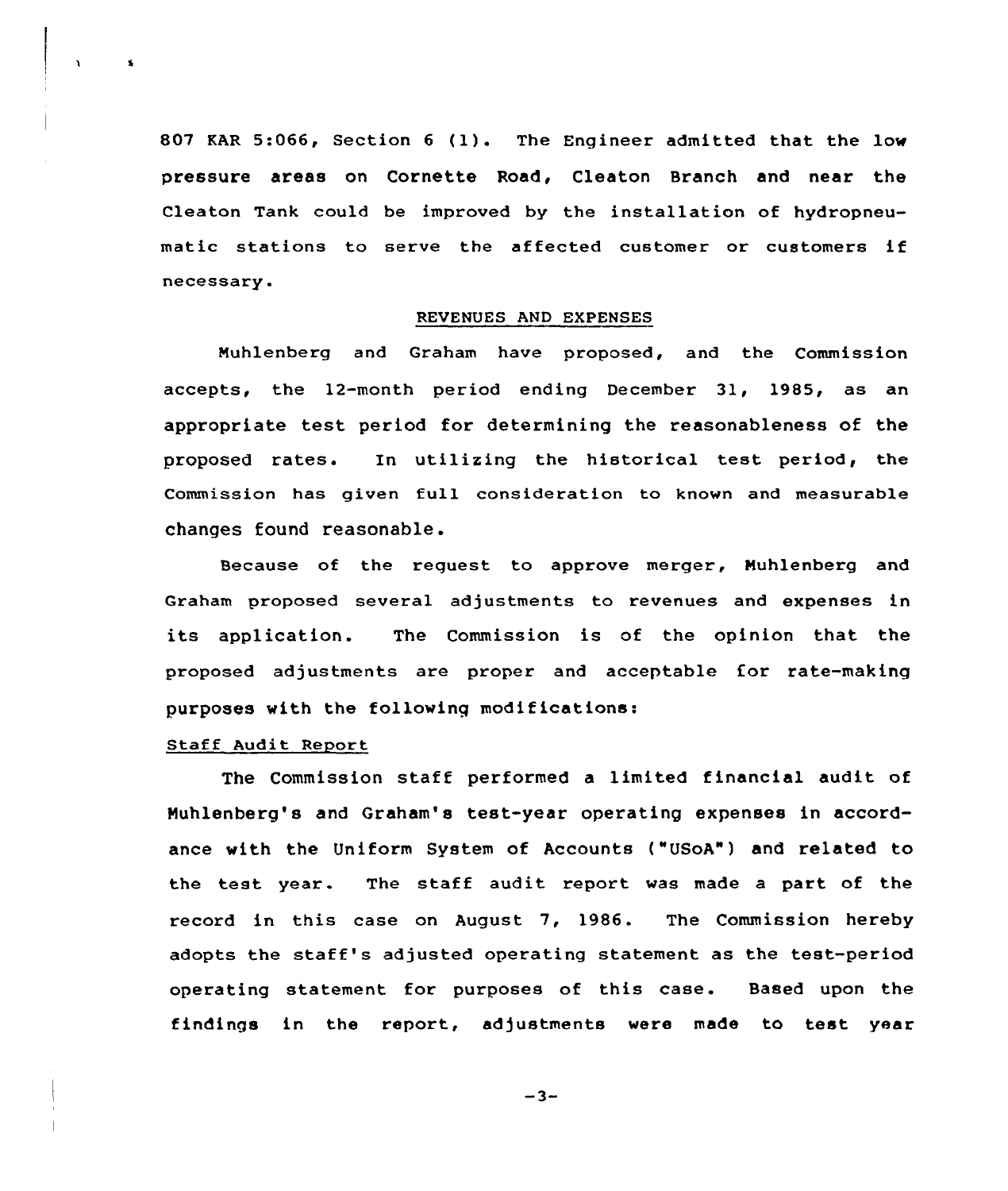operations resulting in a pro forma net loss of \$130,200 for Muhlenberg and \$6,496 for Graham.

# Normalized Revenues

 $\mathbf{A}$ 

Fox the test year Muhlenberg and Graham reported combined metered water sales of \$825,464 and sales of water for resale of \$ 60,337. The sales of water for resale include Muhlenberg's sales to Graham during the test year totaling S26,494, which was deleted because of the merger. Remaining sales for resale were normalized and totaled \$37.982.

The Commission's Order of October 9, 1985, in Case No.  $9262<sup>1</sup>$ granted Muhlenberg an increase in its metered water rates. <sup>A</sup> rate and billing analysis prepared by Muhlenberg's consulting engineer was filed with the present case, normalizing metered water sales revenues not only to reflect the impact of Case No. 9262, but incorporating the Graham customers into the merged system and adjusting the amounts to test-year-end customer levels. Metered water sales have also been adjusted to reflect the benefit of free water to the commissioners of Muhlenberg totaling \$564 annually. Therefore, the merged test-year metered water sales revenues should also be adjusted to include \$104,758 due to these items. This results in normalized test-year metered water sales revenues for the merged system of \$930,222 and sales of water for resale of \$37,982.

<sup>1</sup> In the Matter of the Application of the Muhlenberg County Water District, A Water District Organized Pursuant to Chapte 74 of the Kentucky Revised Statutes for a General Adjustment of Rates and Revision of Rates, Case No. 9262, Final Order issued October 9, 1985.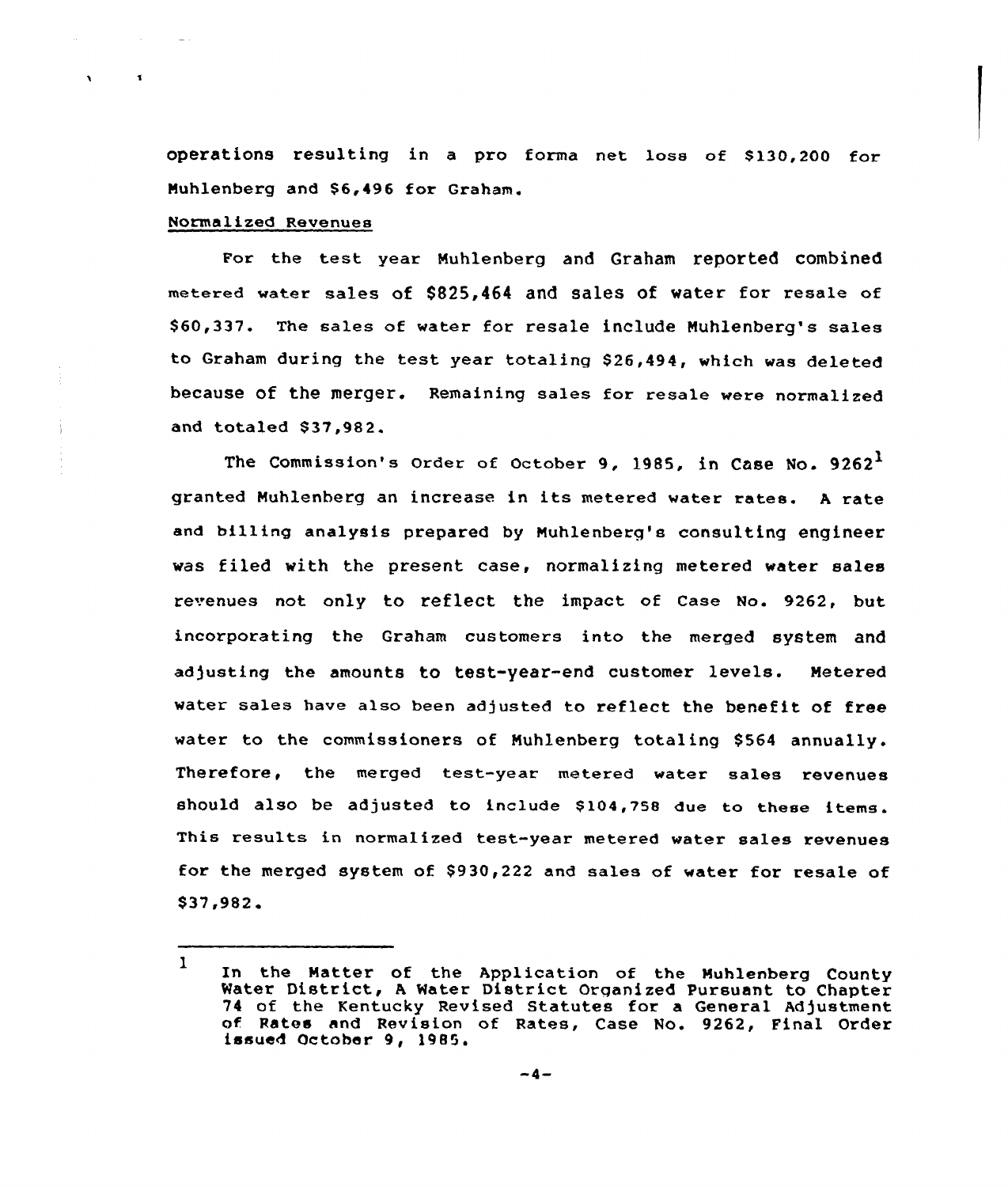### Other Water Revenues

Included in Nuhlenberg's Other Water Revenues Account was \$ 4,686 in surcharge revenues associated with its Water Loss Demonstration Project. As vill be explained later in this Order, Nuhlenberg's participation in this program will be terminated as of the eftective date of this Order. Therefore, test-year other water revenues have been reduced by \$4,686.

# Purchased Water

Muhlenberg reported \$362,164 in test-year purchased water expense. The purchased vater expense for Graham vas in effect already included in this amount, because Graham purchased all its water from Muhlenberg. Muhlenberg originally proposed an adjustment of \$12,903 annually to increase purchased water expense in order to reflect the test-year-end number of customers for a full year. Muhlenberg later increased the adjustment to \$25,153 annually to also include the estimated usage of approximately 200 additional customers<sup>2</sup> which it hoped to serve in the Lone Star area beginning in late 1987. $^3$ 

The Commission is of the opinion that the inclusion of the usage of the additional 200 customers is too far beyond the test year to provide meaningful estimates of cost and revenue effects and does not meet the criteria of "known and measurable."

 $\overline{2}$ Response to the Commission's Information Request No. <sup>2</sup> dated August ll, 1986, Question No. 8.

<sup>3</sup> Nearing Transcript dated December 4, 1986, page 48.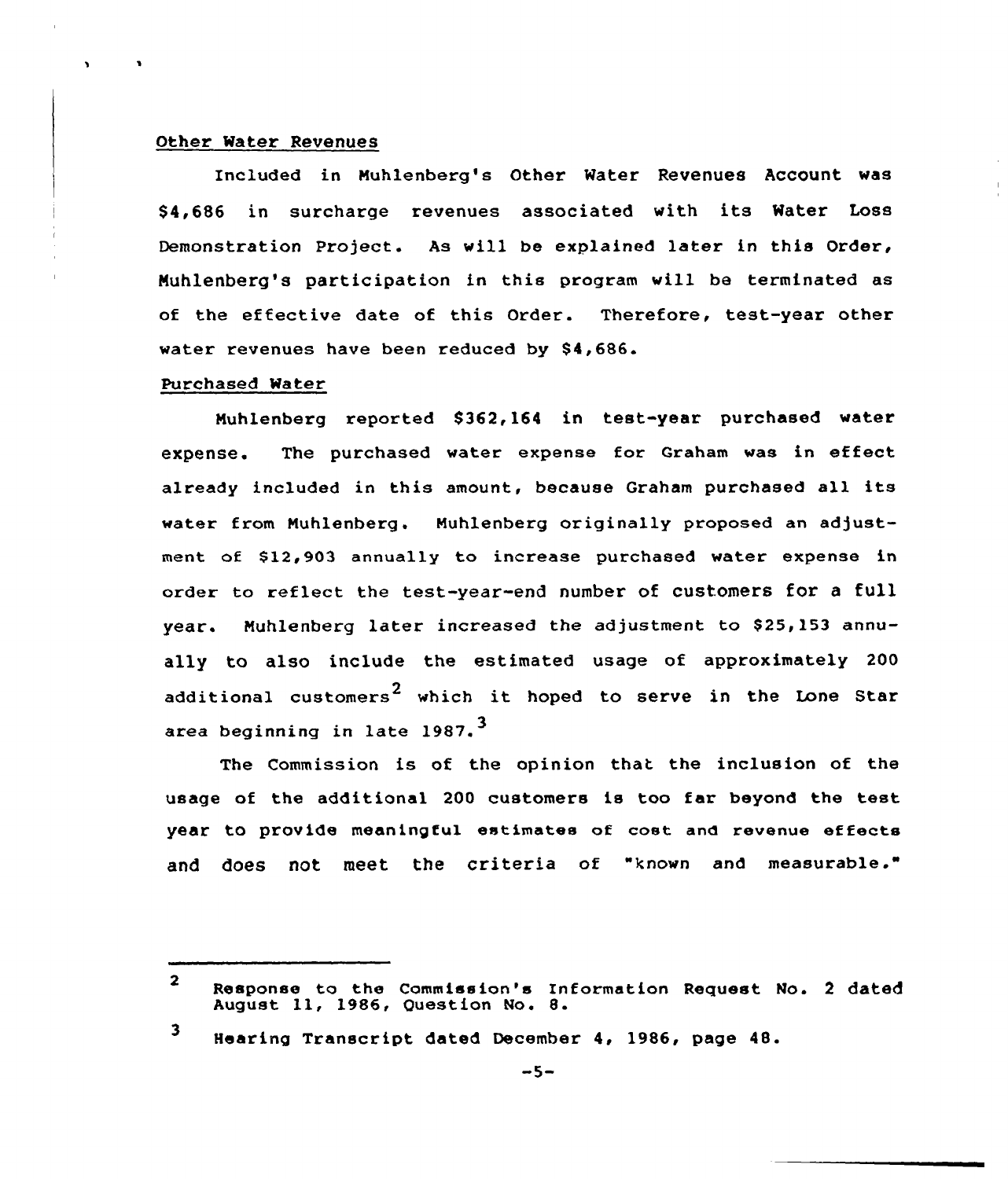Therefore the expense adjustments vill be confined to those originally proposed.

The Commission is also of the opinion that the merged Nuhlenberg system is only entitled to a maximum 15 percent unaccounted-for water for rate-making purposes. The consulting engineer's rate and billing analysis shows the test-year-end adjusted gallons sold to be 297,790,082 gallons. Based on a maximum unaccounted-for water of 15 percent, gallons sold of 297,790,082 gallons, and the current supplier rate of 89.1 cents per thousand gallons, the Commission has determined purchased water expense for the merged system to be  $$312,154$  annually. Therefore, the Commission has decreased test-year purchased vater expense by \$50,010 annually.

### Labor Wages and Salaries

Wages and salaries were recorded in four accounts: Account No. 640 — Operation Labor, Account No. 901 — Neter Reading Labor, Account 902 — Accountinq and Collecting Labor and Account No. 920 — Administrative and General Salaries, for a combined total in the test year of \$196,829.<sup>4</sup> Muhlenberg proposed three adjustments: increase Account No. 640 by \$1,513; increase Account No. 901 by \$1,694 and increase Account No.  $902$  by \$2,805, based upon the proportioned increase in miles of water line to be added to the system and the proportioned increase in customers to reflect test

<sup>4</sup> Response to the Commission's Information Request No. 1 dated Nay 14, 1986, Question No. 18; Account Nos. 640, 901 and 902, plus staff audit reduction of \$375.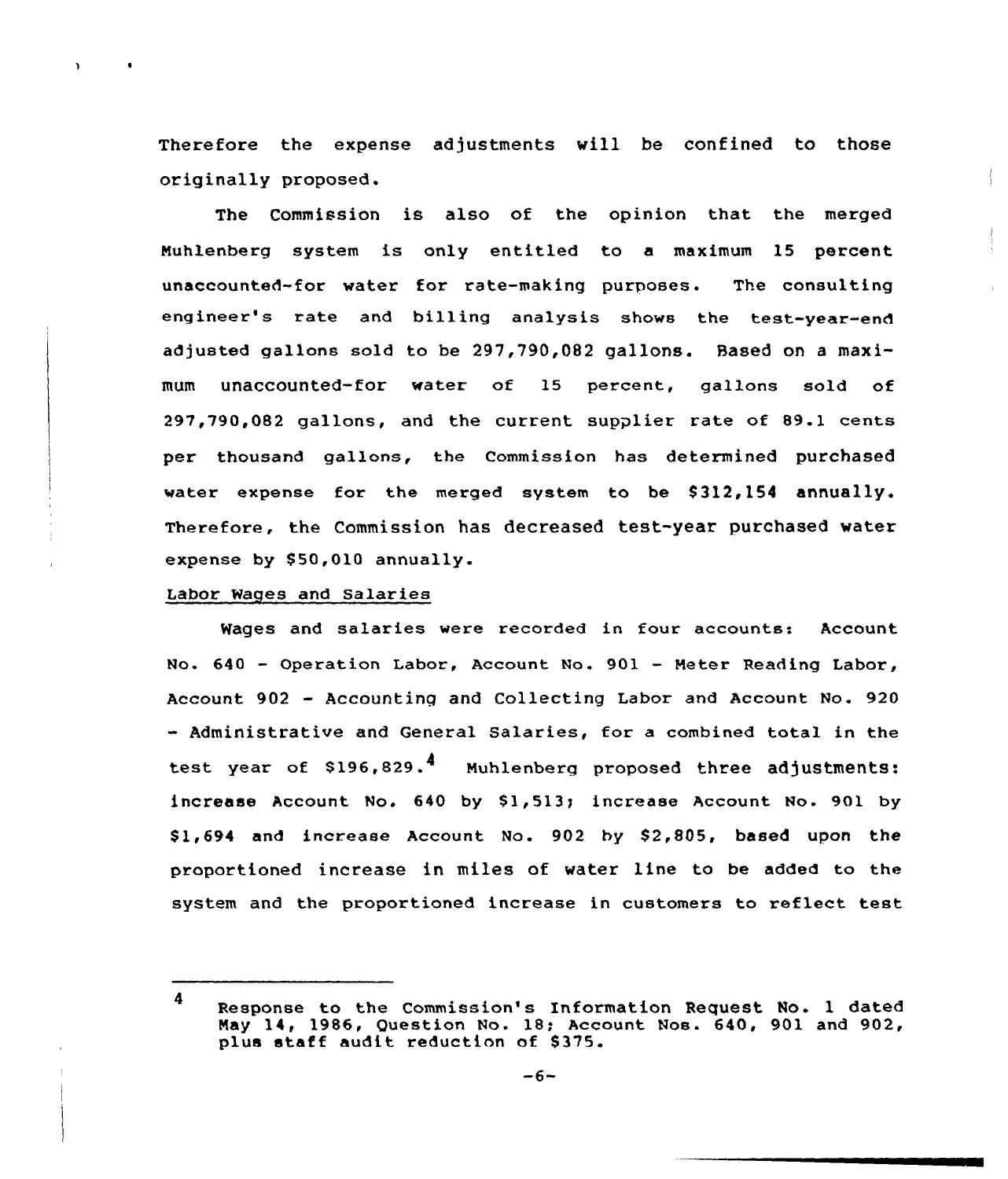**vear-end levels.**<sup>5</sup> No adjustment was proposed for Account No. 920: however, the Muhlenberg field superintendent, who was a salaried employee, left the system in early 1986. His assistant was moved to field superintendent with no change in salary. <sup>A</sup> person was hired to assist the new superintendent at an hourly wage.<sup>6</sup> At the hearing, the consulting engineer stated that no other employees had been hired.<sup>7</sup>

For the increases proposed for Account Mos. 640 and 901, adjustments should be based upon changes in the number of employees, hours worked, or in the vage rates paid. Since no nev employees vere added and no changes in the vages vere proposed, increases in Account Nos. 640 and 901 are not allowed for ratemaking purposes. However, the number of employees' hours worked and the wage rates did change for those wages and salaries recorded in Account Nos. 902 and 920. For Account No. 902, the annualization of wage rates and hours worked, coupled with a retirement, produces an increase of \$9,035. For Account No. 920, the termination of the field superintendent and hiring of an assistant at an hourly wage produces a decrease of \$9,620. Therefore, the increase to Account No. 902 of \$9,035 and the decrease to Account No. 920 of \$9,620 have been included for ratemaking purposes.

 $5<sub>1</sub>$ Ibid.

<sup>6</sup> Hearing Transcript dated December 4, 1986, page 78. 7 Ibid., page 52.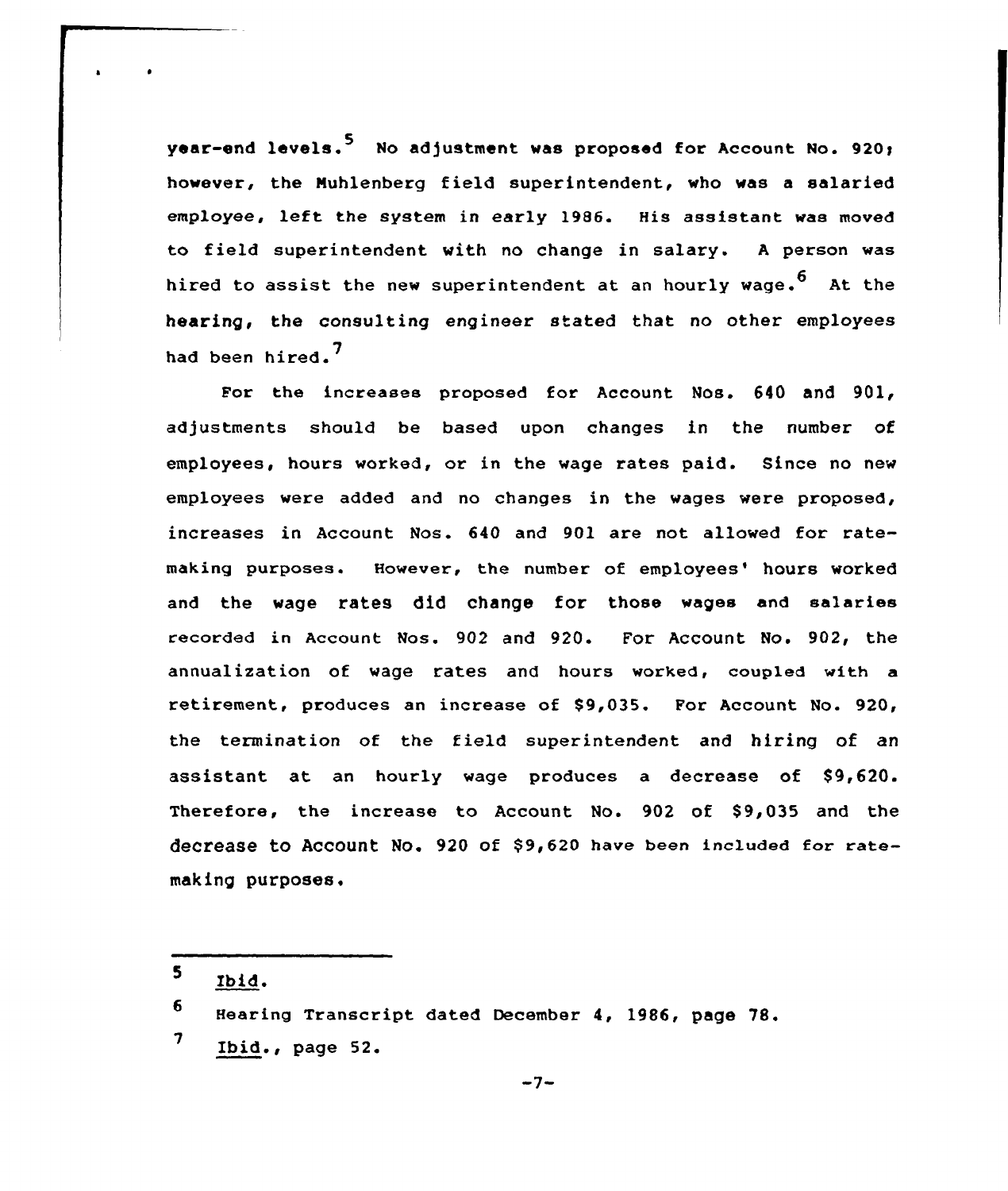During the review of the labor wages and salaries, it was discovered that included in the test year expenses were overtime payments totaling \$20,557, for 2,565 hours of work. At the hearing, it was stated that overtime in <sup>1986</sup> was running at about the same levels as the test year.<sup>8</sup> The existence of such large amounts of overtime would tend to indicate that the need exists for additional employees, either full- or part-time. Occasional use of overtime is to be expected, but the levels experienced by Muhlenberg are totally unacceptable. The Commission, in this instance, will allow the overtime wages to be included for ratemaking purposes. However, the Commission instructs Muhlenberg to reduce the overtime hours by hiring additional employees, either full- or part-time, and by establishing stricter controls on the earning and payment of overtime hours.

# Uncollectible Accounts

Nuhlenberg proposed an increase of S204 to the uncollectible accounts expense for the newly merged system, to reflect the increase in the test year-end number of customers. Another method for estimating the balance for uncollectible accounts would be a historic percentage of uncollectible accounts to metered water sales. At the hearing, the consulting engineer agreed that such a historic percentage applied to the expected metered water sales would produce a good estimate.<sup>9</sup> A review of the historic balances in uncollectible accounts compared to the corresponding metered

<sup>8</sup> Ibid., page 78.

<sup>9</sup> Ibid., page 53.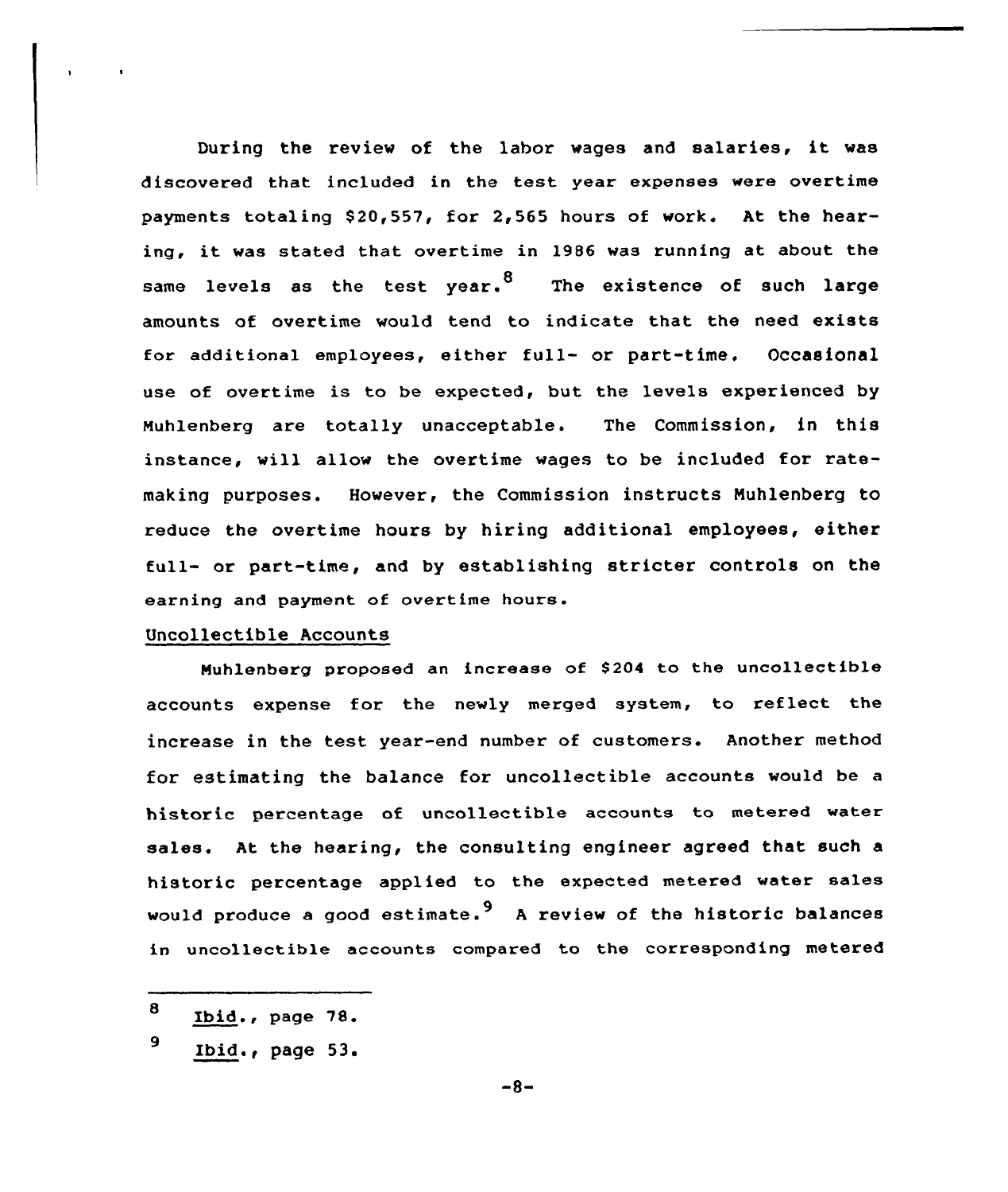water sales yields .57 percent. When this percentage is applied to the normalized metered sales of \$930,222, the balance for uncollectible accounts would be  $$5,302$ , or an increase of  $$1,334$ over the test year balance. When applied to the pro forma metered water sales, the balance for uncollectible accounts would be  $$7,312$ , or an increase of  $$2,010$  over the normalized test year balance. Therefore, the Commission has increased the balance for uncollectible accounts by \$3,344 for rate-making purposes herein. Depreciation Expense

 $\overline{1}$ 

 $\mathbf{A}^{\mathrm{H}}$  and  $\mathbf{A}^{\mathrm{H}}$ 

 $\sim$  100  $\pm$ 

 $\bullet$ 

Nuhlenberg originally submitted a depreciation schedule which combined the Graham and expansion project utility plants into one block and calculated depreciation expense. The calculations reflected Graham's contributions in aid of construction ("CIAC") and the fact that some of Graham's plant had been retired in place, but still was recorded in the plant accounts. Clarifications were requested and received in the response to the Commission's Information Request No.  $1.$ <sup>10</sup> Further information was sought and provided in the response to the Commission's Information Request No. 2.  $^{11}$  In each instance, a different depreciation expense for the merged systems was presented. The combined depreciation expense for the test year was  $$114.673.<sup>12</sup>$ 

<sup>10</sup> Response to the Commission's Information Request No. <sup>1</sup> dated May 14, 1986, Question No. 19.

ll Response to the Commission's Information Request No. <sup>2</sup> dated August ll, 1986, Question No. 1l.b.

<sup>12</sup> Original Application, Exhibits Al and A2, page 10, line 33.  $$111,984 + $2,689 = $114,673.$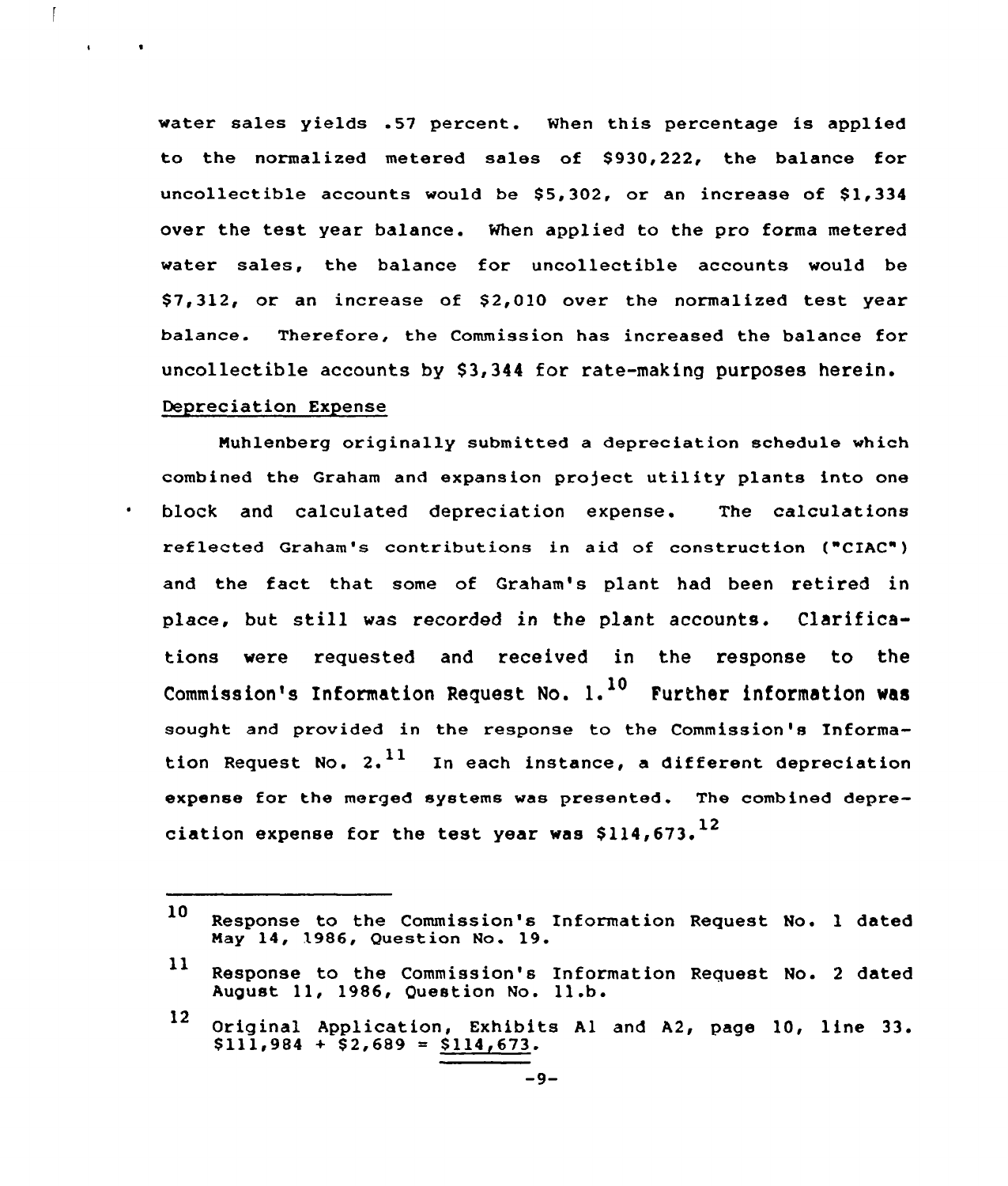In addition, the submitted schedules did not provide a breakdown of the expansion project as bid and included the depreciation of land and land rights. However, the submitted depreciation schedules did use the service lives outlined by the National Association of Regulatory Utility Commissioners' publication, Depreciation Practices for Small Water Utilities, August 15, <sup>1979</sup> .

Because of the confusion and contradictions which appeared in the submitted schedules, all were rejected and the depreciation expense recalculated for rate-making purposes. The total utility plant for Graham was reduced from \$134,425 to \$79,145 to reflect plant retired when Graham stopped producing water and started purchasing it from Muhlenberg.<sup>13</sup> The amounts for the expansion project plant additions reflected the contract bid prices as well as the removal of land and land rights fram the total.

Both Nuhlenberg and Graham have CIAC associated with their utility plants. In the submitted schedules, CIAC was deducted from the calculations in accordance with the Commission's past rate-making practice. On November 26, 1986, the Supreme Court of Kentucky rendered a decision in the cases of Public Service Commission of Kentucky v. Dewitt Water District, 86-SC-342-DG and East Clark Water District and Warren County Water District v. Public Service Commission and David L. Armstrong, Attorney General, Division of Consumer Protection, 86-SC-362-DG, finding that depreciation expense on contributed property should be recognized for rate-making purposes. Consequently, CIAC has been

<sup>13</sup> Hearing Transcript dated December 4, 1986, pages 55, 79-80.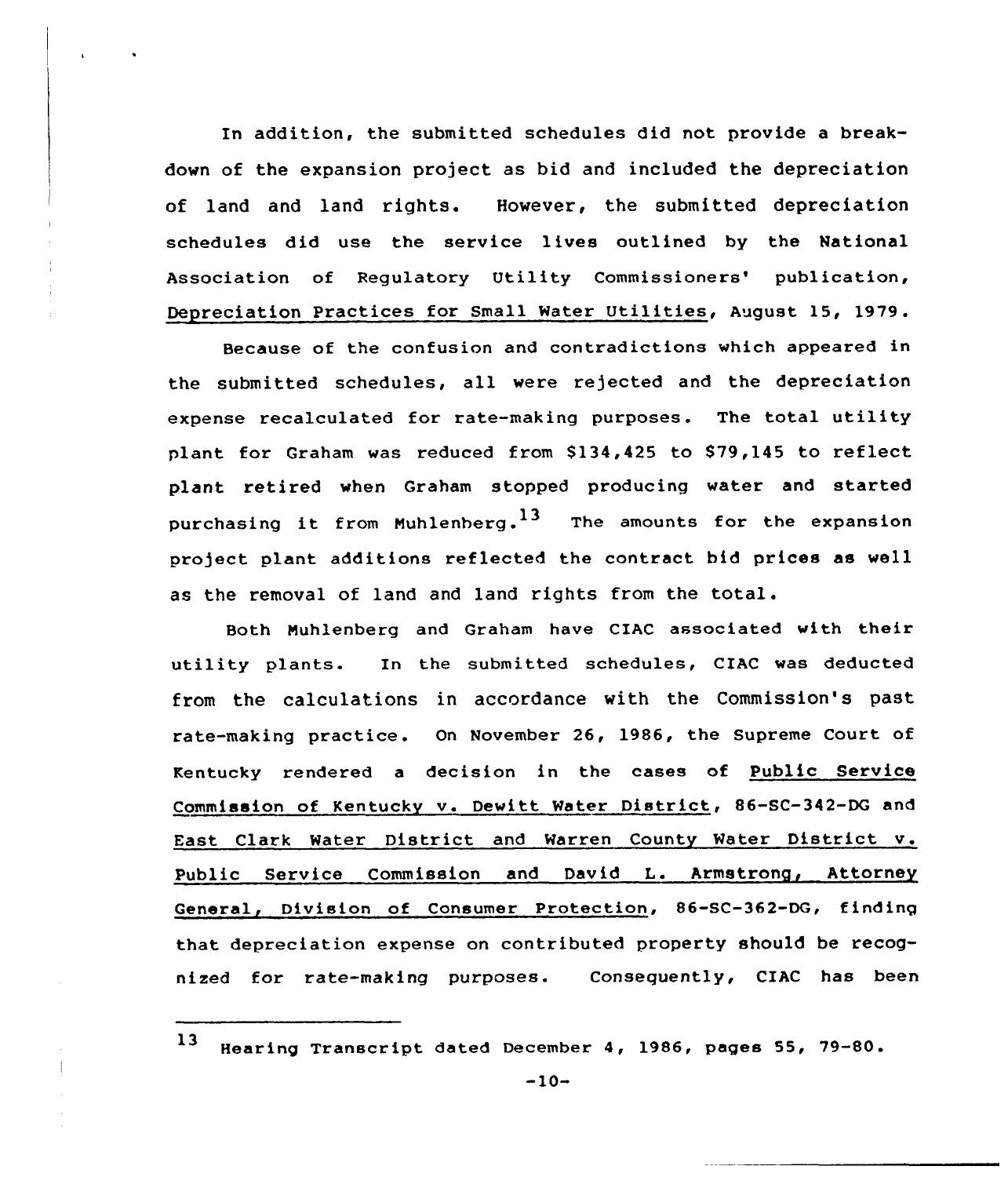included herein in the calculation of depreciation expense. Therefore, after including the various facts, the Commission finds that the appropriate adjusted test-year depreciation expense for the merged system is  $$229,054$ .<sup>14</sup> The Commission also finds that Graham's retired plant in place inflates the total plant and therefore the plant figure should be reduced by  $$55,280.<sup>15</sup>$ 

# Non-Recurring Expenses

 $\overline{1}$ 

During the staff audit, a series of expenditures vere discovered which vere of a non-recurring nature. These expenses included  $$8,103$  in charges recorded in Account No.  $903 -$  Customer Accounts, Supplies and Expenses for costs associated with the purchase of an in-house computer and the services of a computer firm; \$ 241 recorded in Account No. 920 — Administrative and General Salaries for wage reimbursement to a Nuhlenberg commissioner who attended a rate case conference; and \$1,358 recorded in Account No. 930 - Miscellaneous General Expenses for duplicate payments and retirement gifts and dinner. Therefore, the

| 14 | Computation of Depreciation Expense:<br>Graham Depreciation, Excluding CIAC<br>Muhlenberg Depreciation, Excluding CIAC<br>Expansion Project Depreciation | \$1,464<br>119,274<br>62,817 |  |
|----|----------------------------------------------------------------------------------------------------------------------------------------------------------|------------------------------|--|
|    | Subtotal<br>Graham CIAC Depreciation<br>Muhlenberg CIAC Depreciation                                                                                     | \$183,555<br>695<br>44,804   |  |
|    | TOTAL DEPRECIATION EXPENSE                                                                                                                               | \$229,054                    |  |
| 15 | Graham Utility Plant, Per 1985 Annual Report<br>Graham Utility Plant Still in Service                                                                    | \$134,425<br>79,145          |  |
|    | GRAHAM UTILITY PLANT RETIRED IN PLACE                                                                                                                    | \$55,280                     |  |

 $-11-$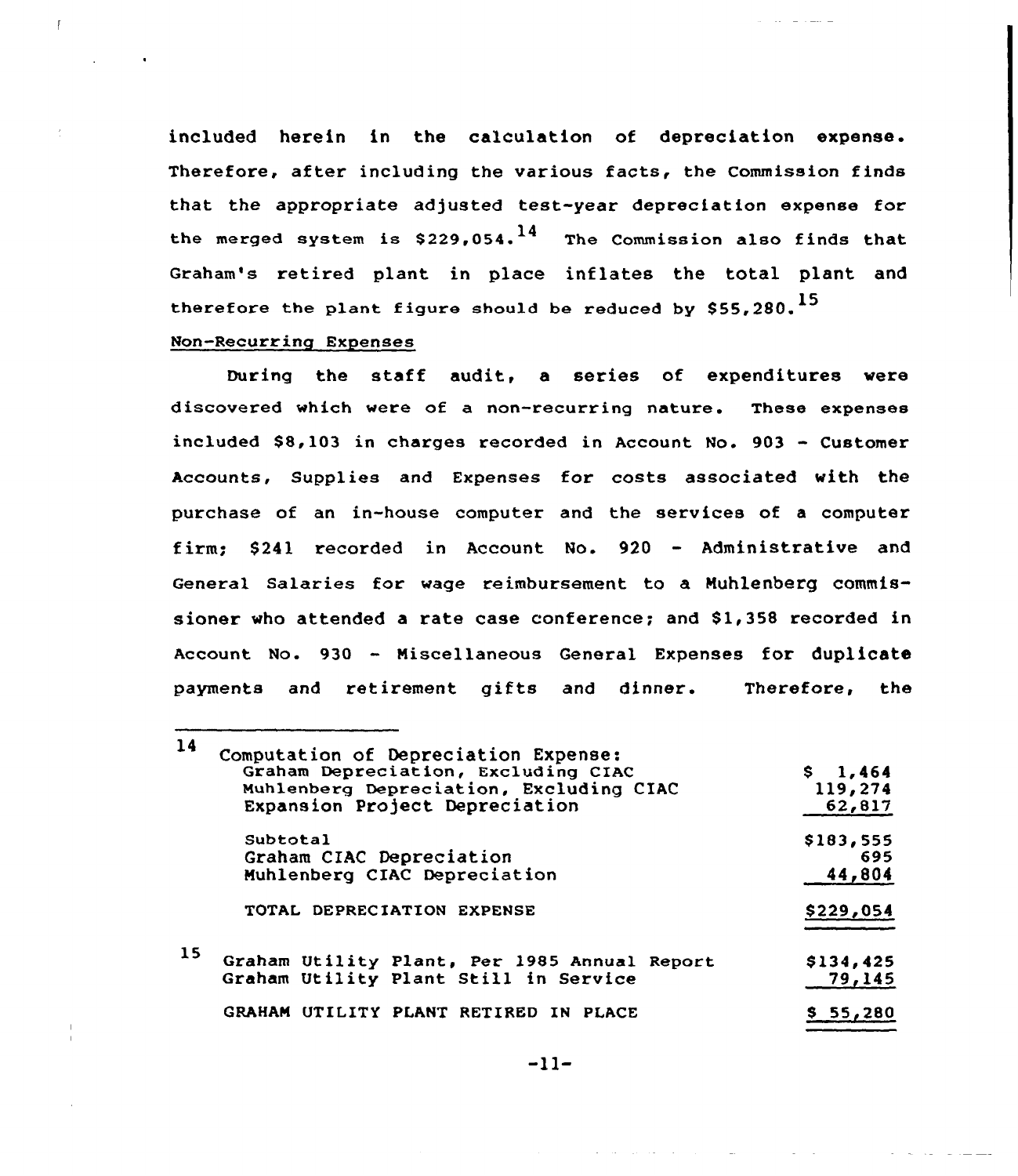Commission has not. included these non-recurring charges for ratemaking purposes herein.

# Interest on Long-Term Debt

Nuhlenbarg proposed an increase to interest expense of \$177,081 for the FmHA loan for the \$2,141,000 expansion project, at the interest rate in effect at the time of the FmHA loan approval, which was <sup>8</sup> 5/8 percent. Under current FmHA loan provisions, Huhlenberg is allowed the option of seeking the interest rate in effect at the time of the loan closing or when FmHA fund advances begin. Osing the rates that will be in effect at the time of the fund advances, the annual expense on the new loan will be  $$141.841$ .  $^{16}$  Thus, with the anticipated interest cost saving on the new loan and the annual interest on all other loans outstanding at the end of the test year, the Commission has included \$271,391 in interest on long-term debt for rate-making purposes herein.

After consideration of these adjustments, the Commission finds Nuhlenberg's test period operations to be as follows:

|                      | Merged Test<br>Period Per<br>Staff Audit | Adjustments | Test Period<br>Adjusted |
|----------------------|------------------------------------------|-------------|-------------------------|
| Operating Revenues   | \$908,700                                | \$77,717    | \$986,417               |
| Operating Expenses   | 929,415                                  | 28,021      | 957,436                 |
| Net Operating Income | $5 {20, 715}$                            | 5,49,696    | $\sqrt{5}$ 28,981       |
| Other Income         | 19,377                                   | $-0-$       | 19,377                  |
| Other Deductions     | 135,358                                  | 140,041     | 275,399                 |
| NET INCOME           | $$<$ 136,696>                            | \$<90,345>  | $$<$ 227,041>           |
|                      |                                          |             |                         |

<sup>16</sup> Interest Calculation, based on loan closing interest. rate per FmHA, for the first quarter of 1987:  $$2,141,000$  @ 6 5/8% = \$ 141,841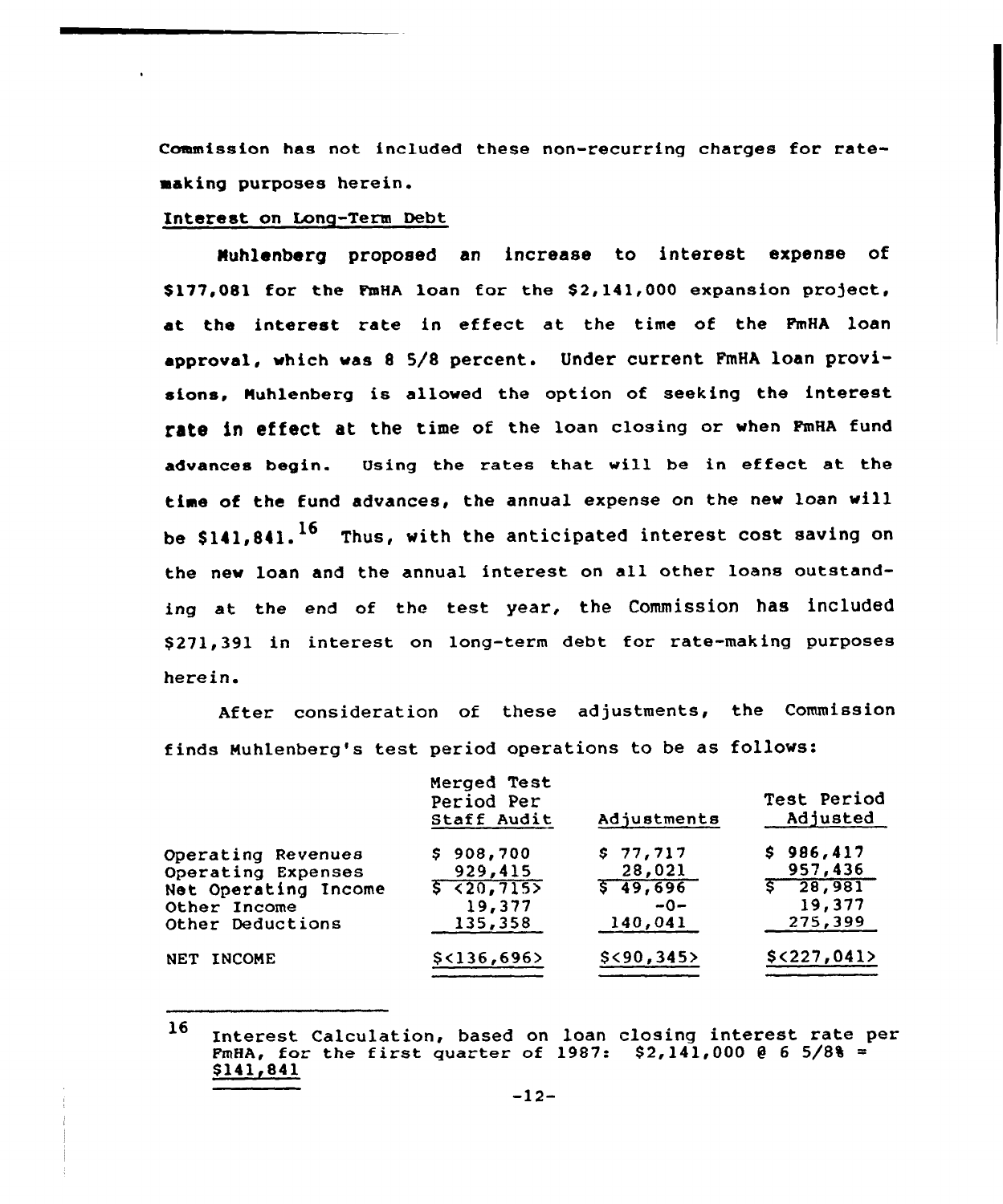# REVENUE REQUIREMENTS

The Commission is of the opinion that the rates producing the adjusted test-period operating loss for the merged system are unfair, unjust and unreasonable. The Commission finds the Debt Service Coverage ("DSC") method to be an appropriate method of determining revenue requirements in this case and adequate to allow <sup>a</sup> merged Muhlenberg to pay its operating expenses, meet its debt service requirement and maintain a reasonable surplus.

The Commission has applied a 1.2X DSC to the scheduled average principal and interest payments on the long-term debt due within the next 5 years. Using a 1.2X DSC plus operating expenses and an increase to uncollectible accounts, the Commission finds Muhlenberg's merged total revenue requirement to be \$1,357,716.<sup>17</sup> After consideration of test-year other income of \$19,377, other operating revenues of \$18,213, and adjusted water sales for resale of \$37,982, an increase in annual revenue of \$351,922 from merged water sales will be necessary. The Commission finds that the revenue granted herein vill produce gross annual revenue sufficient to pay Nuhlenberg's merged operation expenses, service its debt and provide a reasonable surplua.

| 17<br>Staff Adjusted Test-Year Operating Expense<br>ADD:                               | \$957,436                  |
|----------------------------------------------------------------------------------------|----------------------------|
| Increase for Uncollectible Accounts<br>Average Debt Service<br>Twenty Percent Coverage | 2,010<br>331,892<br>66,378 |
| TOTAL REVENUE REQUIREMENT                                                              | \$1,357,716                |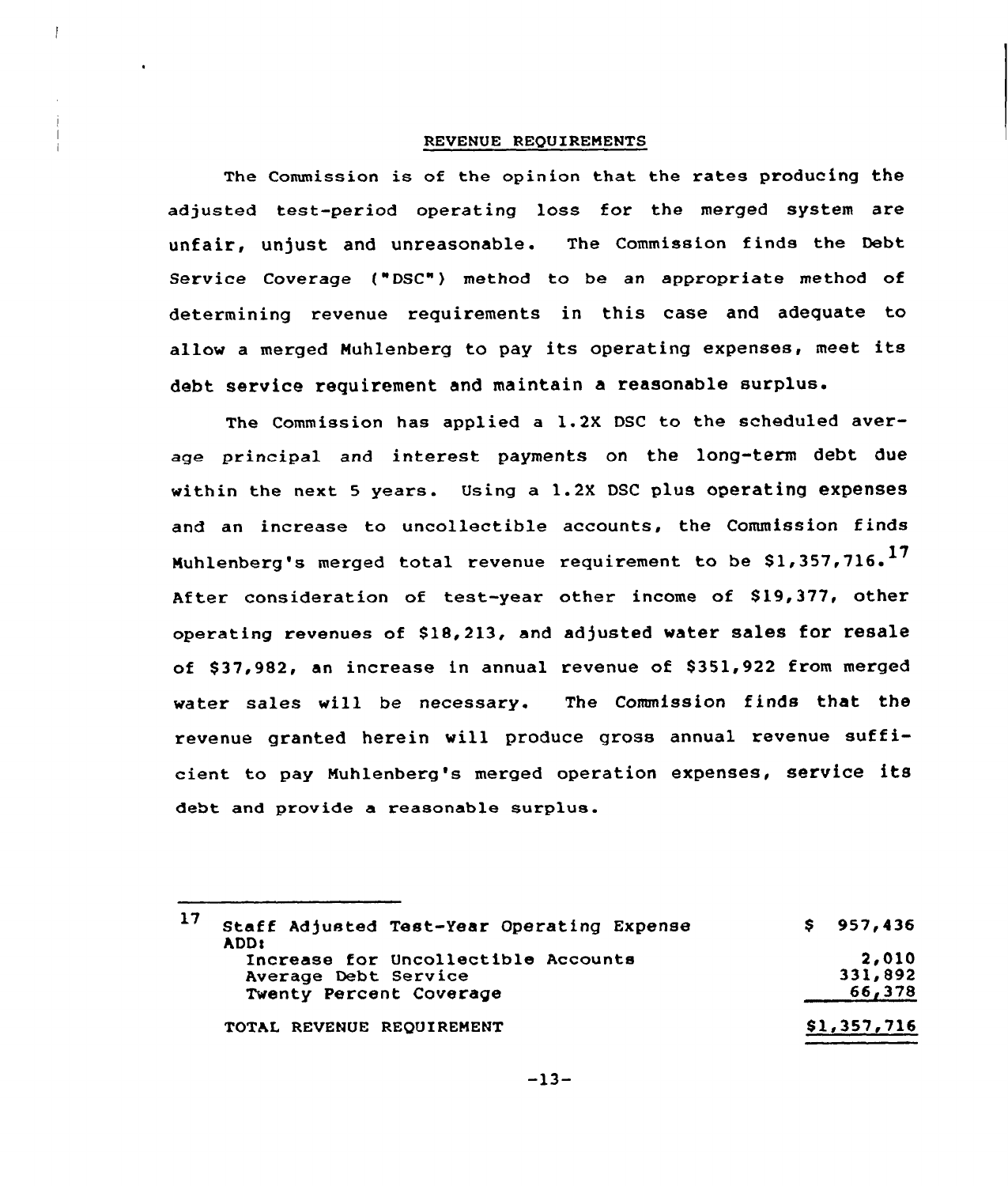The increase in rates should produce gross annual revenues of \$ 1,357,716 for Muhlenberg, including other income. after deducting annual cash operating expenses of  $$730,392$ ,  $^{18}$  the annual debt service requirement of  $$331.892$ , and other deductions of  $$4.008$ , Muhlenberg will have some \$291,424 available to be set aside for replacement, renewals, extraordinary maintenance and future expansion. Of this amount, \$229,054 is derived from non-cash depreciation expenses. Muhlenberg's bond resolution requires the creation of a depreciation fund which shall be used for the purpose of paying the cost of unusual or extraordinary maintenance, repairs, renewals, or replacements not included in the annual budget of current expenses and the costs of constructing additions and improvements. Section 7(B) requires a monthly deposit of at least  $$2,630$  into the depreciation fund; however, greater amounts may be set. aside upon approval by the Board of Commissioners. With the additional funds available this Commission recommends that Muhlenberg consider setting aside an amount greater than the minimum requirement. The Commission vill monitor future annual reports and review future rate proceedings for the proper funding and utilization of additional revenues generated from the allowance of depreciation expense on contributed property.

| 18<br>LESS: | Adjusted Operating Expense | \$959,446 |
|-------------|----------------------------|-----------|
|             | Depreciation Expense       | 229,054   |
|             | CASH OPERATING EXPENSES    | \$730,392 |
|             | $-14-$                     |           |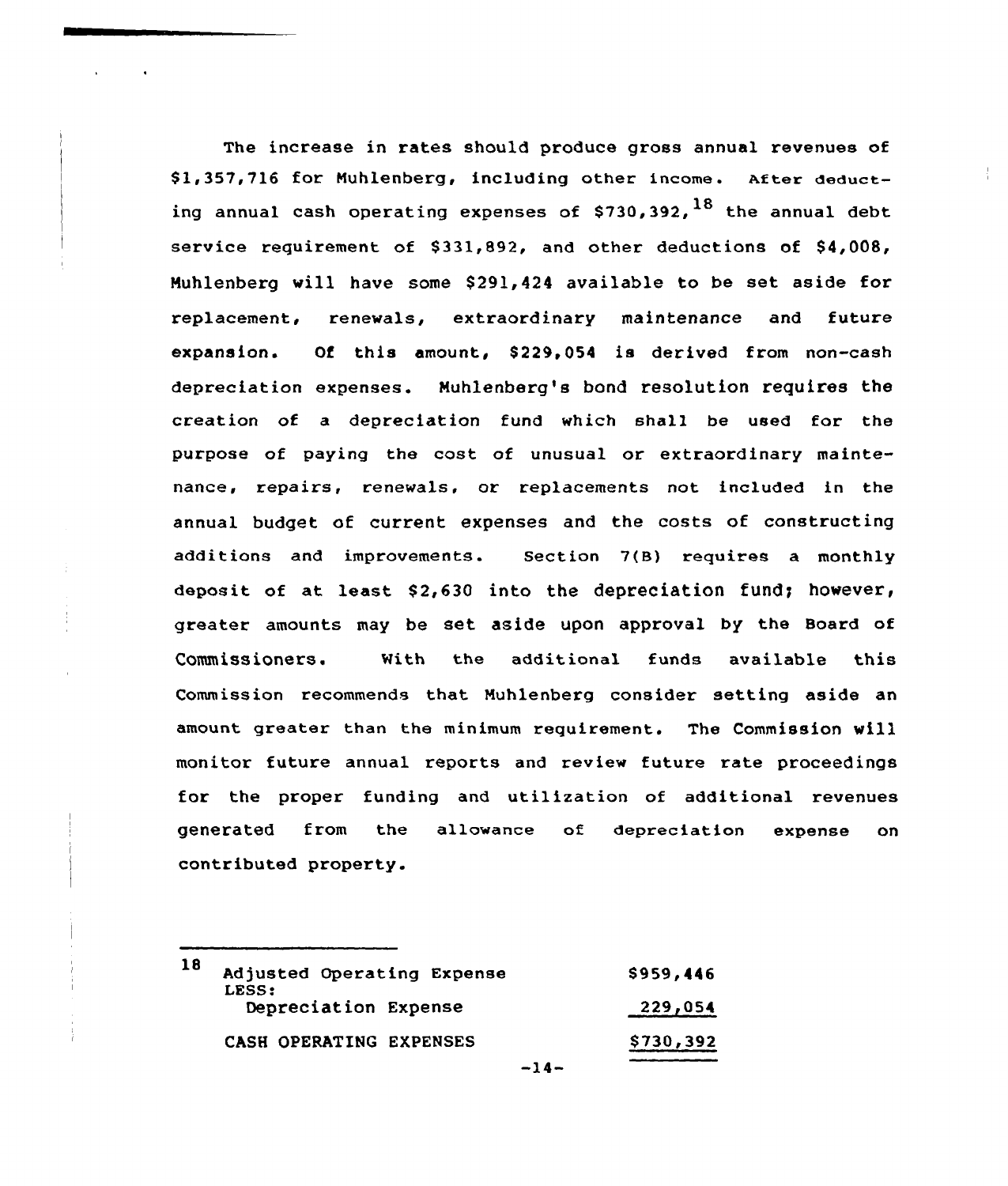The merged system will have four blocks of long-term debt, including one block of long-term debt from Graham. Kentucky Revised Statutes ("KRS") Chapter 74.363; Exhibit Ll — Joint Agreement to Nerge; and Exhibit <sup>E</sup> — Bond Authorizing Resolution all require that the revenues derived from the Graham area of the merged water district shall continue to be applied to the payment of Graham's outstanding bonds until the time that bond issue has been retired. The Commission will monitor future annual reports to verify that these requirements are complied with.

# NQN-RECURRING CHARGES

Nuhlenberg provided cost justification relating to various non-recurring charges. Nuhlenberg requested a delinquent service charge of \$22.36 to cover the costs of removing and resetting a meter, a fire hydrant charge of  $$1,240$  to cover the costs of setting a fire hydrant and a service run fee of \$15 for a meter test.

Muhlenberg provided cost justification to increase its connection fees for a 1-inch connection to  $$468$ , and for a 1  $1/2$ -inch connection to \$851, and a connection fee of \$930 for a 2-inch connection.

The Commission is of the opinion that the cost justification provided by Muhlenberg for these services is adequate, and the non-recurring charges proposed by Muhlenberg should be approved.

Muhlenberg requested that <sup>a</sup> provision be added to its tariff that would establish a customer deposit that would apply to customers who rent the facilities where service is provided. Nuhlenberg provided no support that this charge should be any different than for homeowners. The Commission is of the opinion

-15-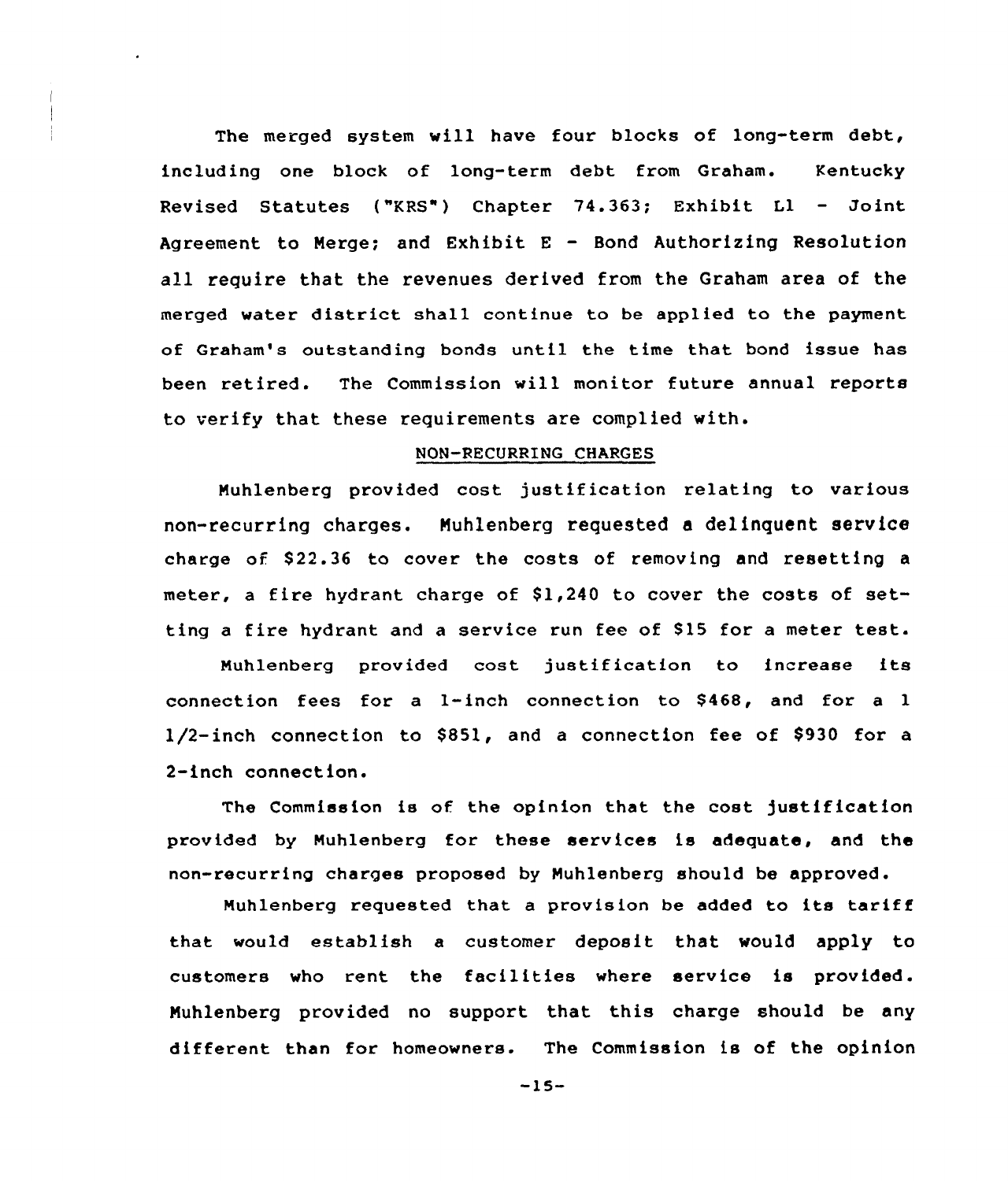that to apply customer deposits only to customers who rent facilities is discriminatory and should not be allowed.

Therefore, the Commission will approve a customer deposit that will be applicable to all customers and should be administered in accordance with 807 KAR 5:006, Section 7, Deposits.

#### OTHER ISSUES

# Merger of Graham into Nuhlenberg

Muhlenberg requested the Commission's approval of the merger of Graham into Nuhlenberg as one water district, in accordance with the provisions of KRS 74.363. Muhlenberg has been managing and operating Graham since October 1, 1984. The evidence shows that Muhlenberg and Graham have complied with the requirements of KRS 74.363 and therefore, the requested merger should be approved. Nuhlenberg should provide the Commission copies of the accounting entries necessary to reflect the merger of the accounting records and these entries should be in compliance with the requirements of the USoA.

### Water Loss Demonstration Project

In Case No. 9262, Muhlenberg was authorized a Water Loss Demonstration Project which recovered <sup>a</sup> 60 cent per bill surcharge for a 3-year period. Muhlenborg was directed to account for all monies received and expended on a quarterly basis as well as identify the sources of the excessive unaccounted-for water, estimate or prioritize the amounts of water loss from each source, and submit to the Commission a detailed plan of time schedules and target results. Nuhlenberg filed the required plan and has timely filed its quarterly reports, disclosing that for the period

 $-16-$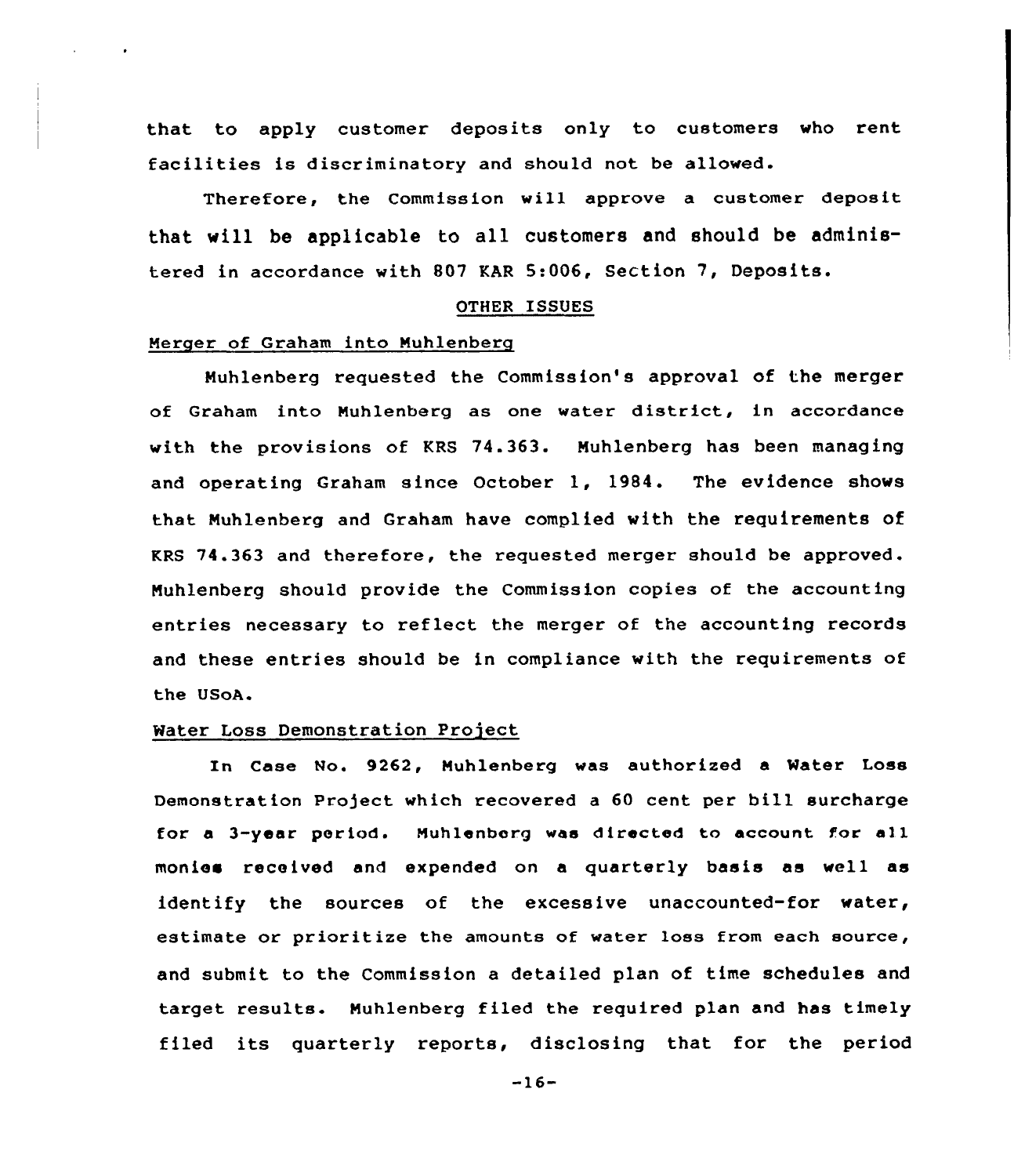November 1, 1985, to September 30, 1986, Nuhlenberg collected \$26,418 and expended \$27,435.19

 $\mathbf{A}$ 

During an 11-month period, Nuhlenberg's unaccounted-for water has been 26.5 percent,  $20$  as compared to 25.4 percent  $21$  for 1985. The monthly line losses have fluctuated as much during this period as they did in the 1985 test year. In addition, the quarterly reports show that significant amounts of the expenditures have been for items which should constitute normal operating expenses for <sup>a</sup> water utility which purchases its water, rather than leak survey and pipeline repair costs. For example, \$15,176 was spent on mileage and labor costs associated with the daily reading of master meters.

Under this Order, Nuhlenberg will have approximately \$291,000 available for leak detection and reductions. Therefore, since Nuhlenberg has sources of funds available its Water Loss

| 19 | Surcharge Activity:                                                                       | Receipts                           | $Expend1-$<br>tures                |
|----|-------------------------------------------------------------------------------------------|------------------------------------|------------------------------------|
|    | Nov. - Dec., $1985$<br>Jan. - Mar., 1986<br>April - June, $1986$<br>$July - Sept. , 1986$ | \$4,657<br>7,333<br>7,061<br>7,367 | \$2,468<br>8,409<br>8,866<br>7,692 |
|    |                                                                                           | \$26,418                           | \$27,435                           |
| 20 | Gallon Loss<br>Gallons Purchased                                                          | 100,919,907<br>$+381, 292, 207$    |                                    |
|    |                                                                                           | 26.5%                              |                                    |
| 21 | Gallon Loss<br>Gallons Purchased                                                          | 103,076,648<br>$+404,671,348$      |                                    |
|    |                                                                                           | 25.48                              |                                    |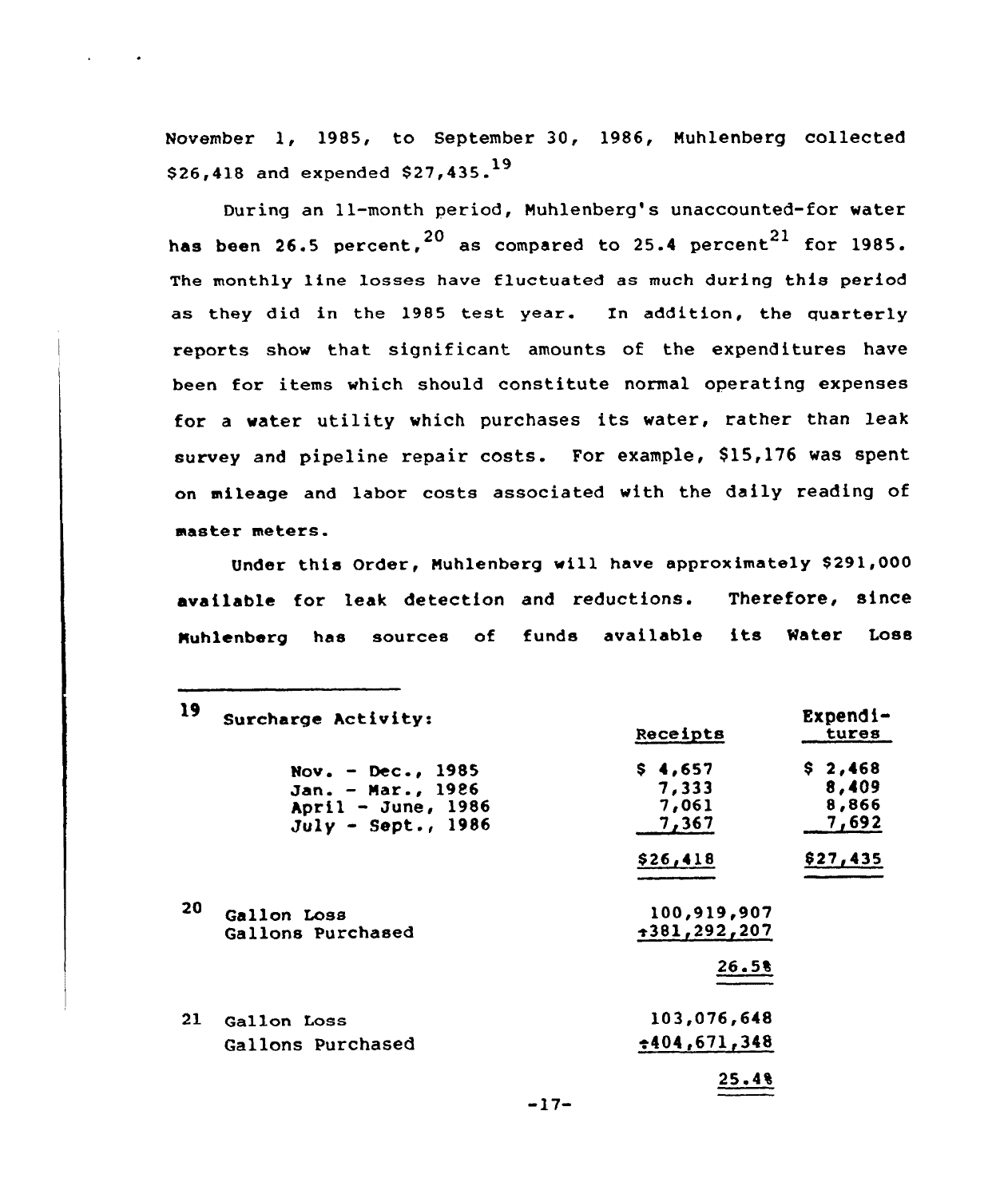Demonstration Project is not needed. Funda have not been used for the purposes designed in the project. At the hearing, Muhlenberg's consulting engineer testified that the project had not been effective.<sup>22</sup> Thus, as of the effective date of this Order, the Water Loss Demonstration Project is hereby terminated and Muhlenberg shall cease the collection of the 60 cent surcharge as of that date.

### SUMMARY

The Commission, after consideration of the evidence of record, and being advised, is of the opinion and finds that:

1. With the appropriate monitoring of service to potential low pressure areas, public convenience and necessity require that the construction proposed in the application be performed and that <sup>a</sup> certificate of public convenience and necessity be granted.

2. The proposed construction consists of two booster pumping stations, renovation of four booster pumping stations, approximately <sup>30</sup> miles of 12-, 10-, 8-, and 6-inch diameter pipelines, and related appurtenances. The low bids totaled \$1,506,229 which will require about \$2,141,000 after allowances are made for fees, contingencies, other indirect costs, and other construction being considered as a result of receiving bids lover than the final estimate.

3. Nuhlenberg should monitor the adequacy of the expanded water distribution system after construction and if the level of service is inadequate or declining, it should take immediate

<sup>22</sup> Hearing Transcript dated December 4, 1986, pages 55-58.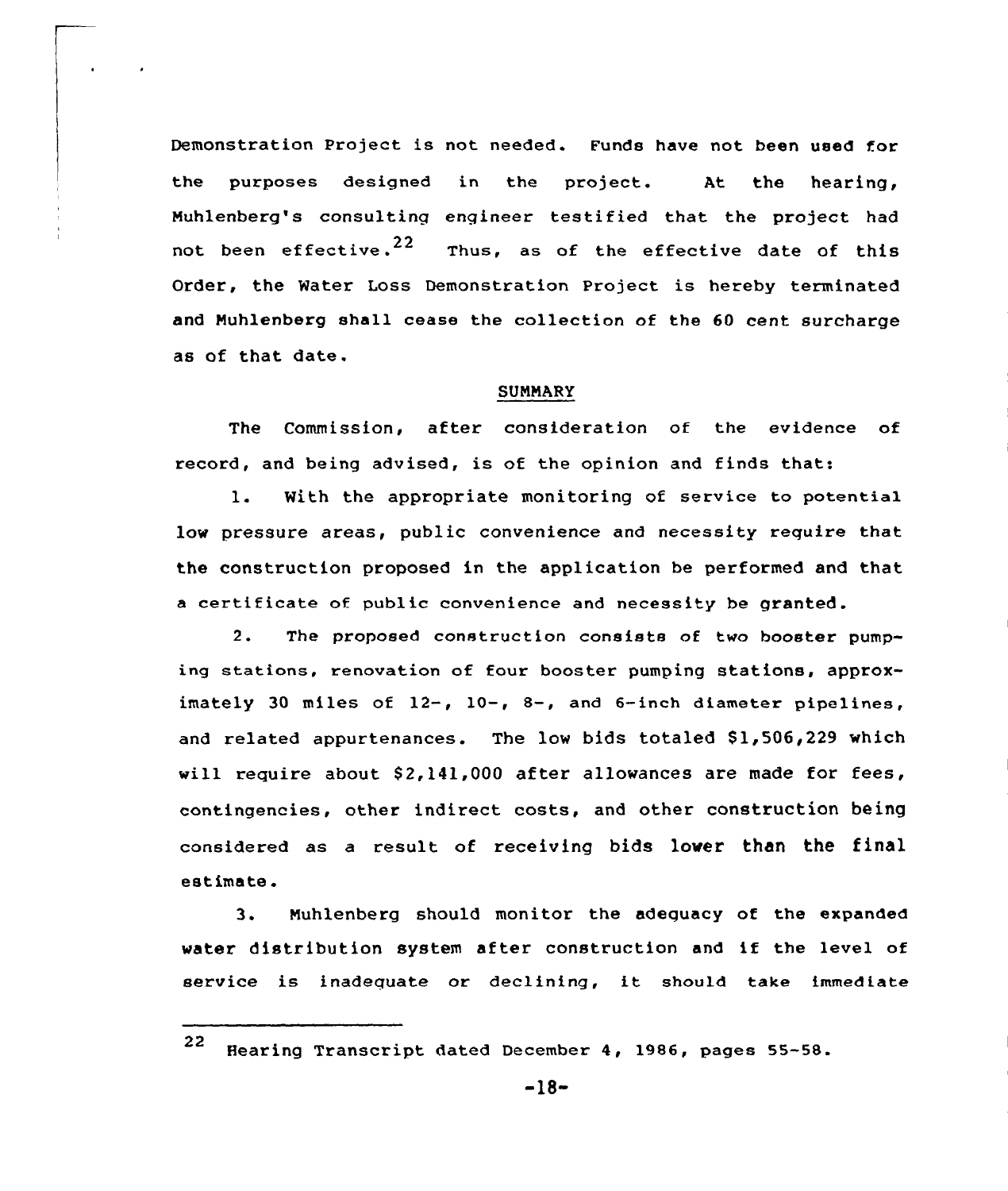action to maintain the level of service in conformance with the regulations of the Commission.

4. Prior to the installation of any hydropneumatic station Muhlenberg should file the pertinent design and cost information for this construction with the Commission. Muhlenberg should also file a copy of the approval letter from the Division of Water.

5. Muhlenberg should obtain approval from the Commission prior to performing any additional construction not expressly certificated by this Order. This includes the proposed construction in Graham and the Lone Star and Highway 600 areas.

6. Any deviations from the construction herein approved which could adversely affect service to any customer should be done only with the prior approval of the Commission.

7. Muhlenberg should furnish duly verified documentation of the total cost of this project including the cost of construction and all other capitalized costs (engineering, legal, administrative, etc.} within <sup>60</sup> days of the date that construction is substantially completed. Said construction costs should be classified into appropriate plant accounts in accordance with the USoA for Water Utilities prescribed by the Commission.

8. Nuhlenberg's contract with its Engineer should require the provision of full-time resident inspection under the general supervision of a professional engineer with a Kentucky registration in civil or mechanical engineering, to ensure that the construction work is done in accordance with the contract drawings and specifications and in conformance with the best practices of the construction trades involved in the project.

 $-19-$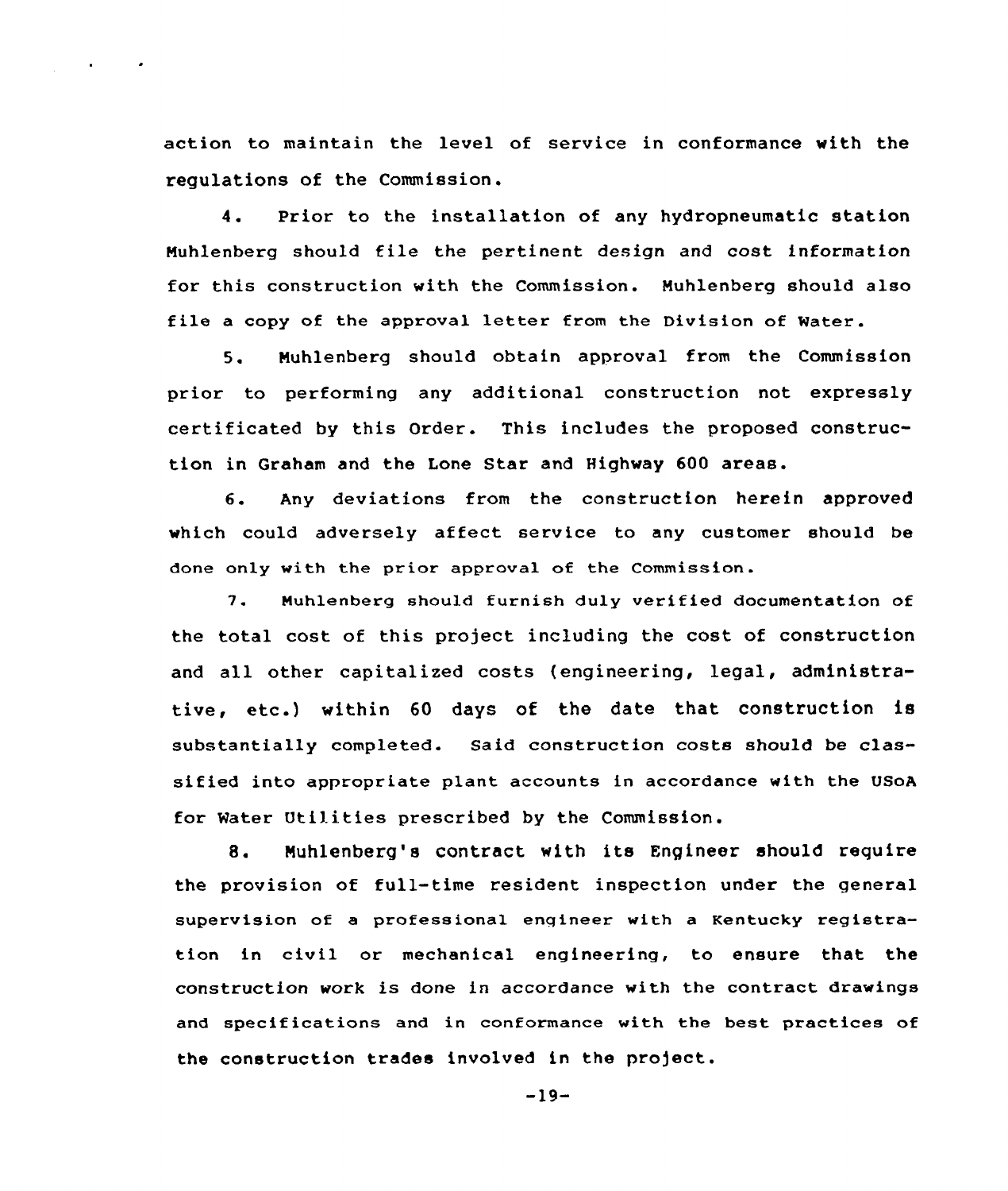9. Muhlenberg should require the Engineer to furnish <sup>a</sup> copy of the "as-built" drawings and a signed statement that the construction has been satisfactorily completed in accordance with the contract plans and specifications within 60 days of the date of substantial completion of this construction.

10. The financing plan proposed by Muhlenberg is for the lawful objects within the corporate purpose of its utility operations, is necessary and appropriate for and consistent with the proper performance of its service to the public and will not impair its ability to perform that service and should, therefore, be approved.

11. The financing secured by Nuhlenberg for this project will be needed to pay for the work herein approved. Muhlenberg's financing plan should, therefore, be approved.

12. The merger of Graham into Nuhlenberg in accordance with KRS 74.363 should be approved. Nuhlenberg should take the appropriate action defined in KRS 74.110 to revise its boundaries to reflect all areas presently served by Nuhlenberg and Graham. <sup>A</sup> copy of the county court: order delineating the revised boundaries should be filed with the commission within 90 days of the date of this Order,

13. The non-recurring charges set out in this Order should be approved.

14. Within 60 days of the date of this Order, Nuhlenberg should file with this Commission all of the applicable accounting entries necessary to reflect the merger. The merged accounting records should conform with the requirements of the USoA.

 $-20-$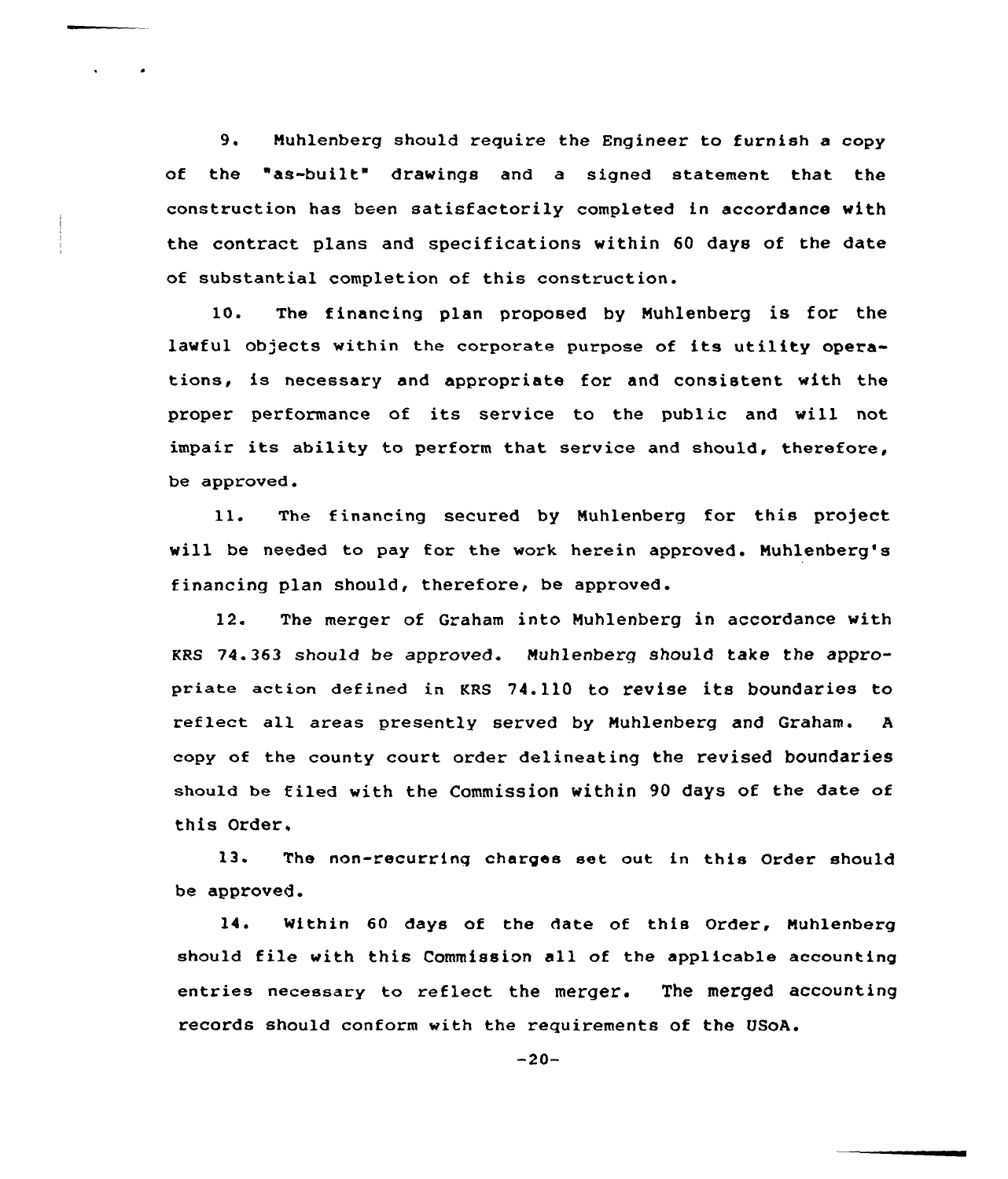15. The rates proposed by Nuhlenberg would produce revenue in excess of that found reasonable herein and therefore should be denied.

16. The rates in Appendix A are the fair, just and reasonable rates for Nuhlenberg in that they are calculated to produce gross annual revenue from water sales of 51, 320, 126. These revenues will be sufficient to meet Nuhlenberg's operating expenses found reasonable for rate-making purposes, service its debt and provide a reasonable surplus.

17. Nuhlenberg should reduce the levels of overtime work and expenses by hiring additional personnel and establishing stricter controls over the earning of overtime.

18. Upon the merger of Graham into Nuhlenberg, Graham's utility plant totaling 855,280 which has been retired in place, should be removed from the plant account records.

19. Muhlenberg's Water Loss Demonstration Project should be terminated and it should cease the collection of <sup>a</sup> <sup>60</sup> cent per bill surcharge.

IT IS THEREFORE ORDERED that:

1. Nuhlenberg be and it hereby is granted <sup>a</sup> certificate of public convenience and necessity to proceed with the proposed construction project as set forth in the drawings and specifications of record herein on the condition that the potential low pressure areas be monitored and corrective action taken in accordance with Finding Number <sup>1</sup> and Finding Number <sup>3</sup> of this Order.

2. Nuhlenberg's financing plan consisting of an FmHA loan of \$2,141,000 be and it hereby is approved.

-21-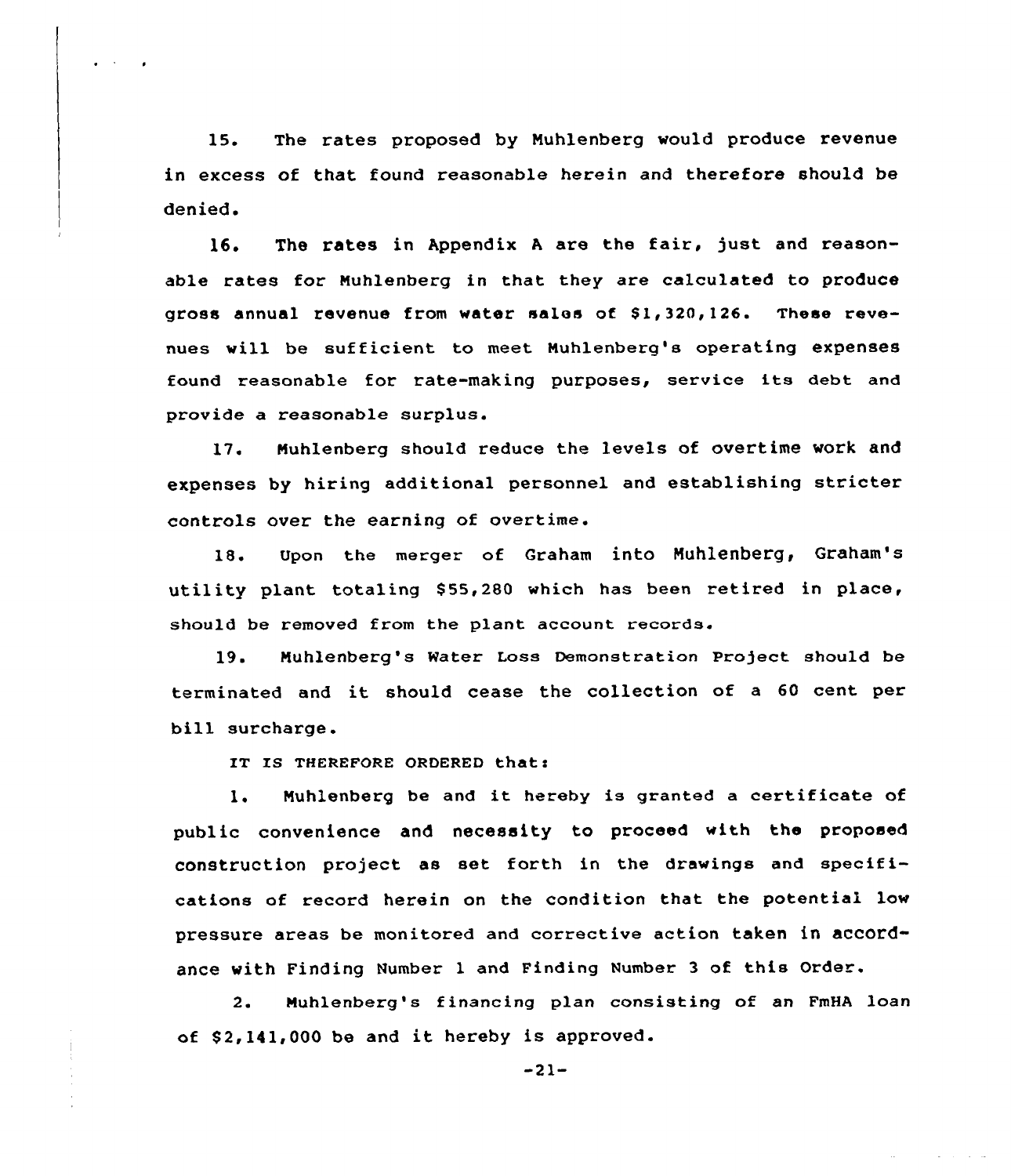3. If under new FmHA loan conditians Muhlenberg is notified and granted the option of accepting a lower interest rate at the date af closing, Muhlenberg shall file with the Commission the FmHA notification of the lower interest rate and shall provide all correspondence from and to FmHA concerning this notification within 30 days of the closing date.

 $\mathbf{r} = \mathbf{r} \times \mathbf{r}$  . We set

4. Muhlenberg shall file <sup>a</sup> statement of the interest rate accepted from FmHA within 30 days of the date of closing.

5. If Nuhlenberg accepts an interest rate different from the rate approved herein, it shall file amended pages to its bond resolution and an amended amortization schedule.

6. If Nuhlenberg is eligible but does not take advantage of <sup>a</sup> lower interest rate at the time of closing, it shall fully document why the lower rate was not accepted showing an analysis of the higher costs associated with the loan over its life.

7. Muhlenberg shall comply with all matters set out. in Findings <sup>3</sup> through <sup>9</sup> and Finding <sup>12</sup> as if the same were individually so ordered.

8. The non-recurring charges set out in Appendix <sup>A</sup> be and they hereby are approved.

The merger af Graham into Muhlenherg is approved.  $9.$ 

The rates proposed by Muhlenberg are denied.  $10.$ 

ll. The rates and charges in Appendix <sup>A</sup> are appraved for service rendered by the merged Muhlenberg system on and after the date of this Order.

-22-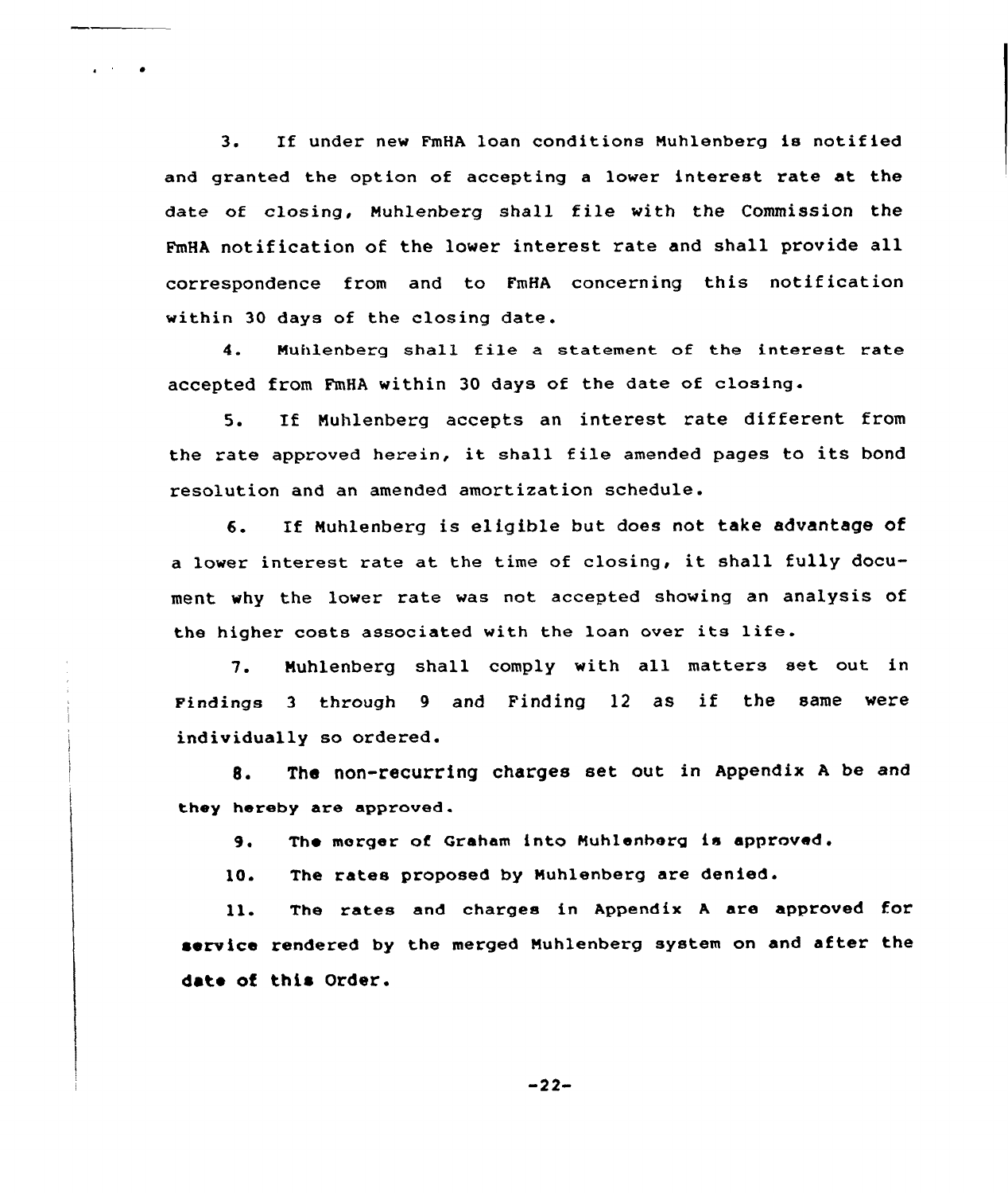12. Within 30 days from the date of this Order, Nuhlenberg shall file with this Commission its revised tariff sheets setting out the rates for the merged system approved herein.

13. Nuhlenberg's Water Loss Demonstration Project is hereby terminated.

14. Within 60 days from the date of this Order, Nuhlenberg shall file all applicable accounting entries to reflect the merger of Graham into Nuhlenberg. It shall also file accounting entries to remove \$55,280 of utility plant from the combined utility plant accounts to reflect Graham's utility plant retired in place. All accounting entries are to be in accordance with the USoA.

Nothing contained herein shall be deemed a warranty of the Commonwealth of Kentucky, or any agency thereof, of the financing herein authorized.

Done at Frankfort, Kentucky, this 28th day of January, 1987.

PUBLIC SERVICE COMMISSION

Chałrman Vi ce Chairman

n 71 William

ATTEST:

Executive Director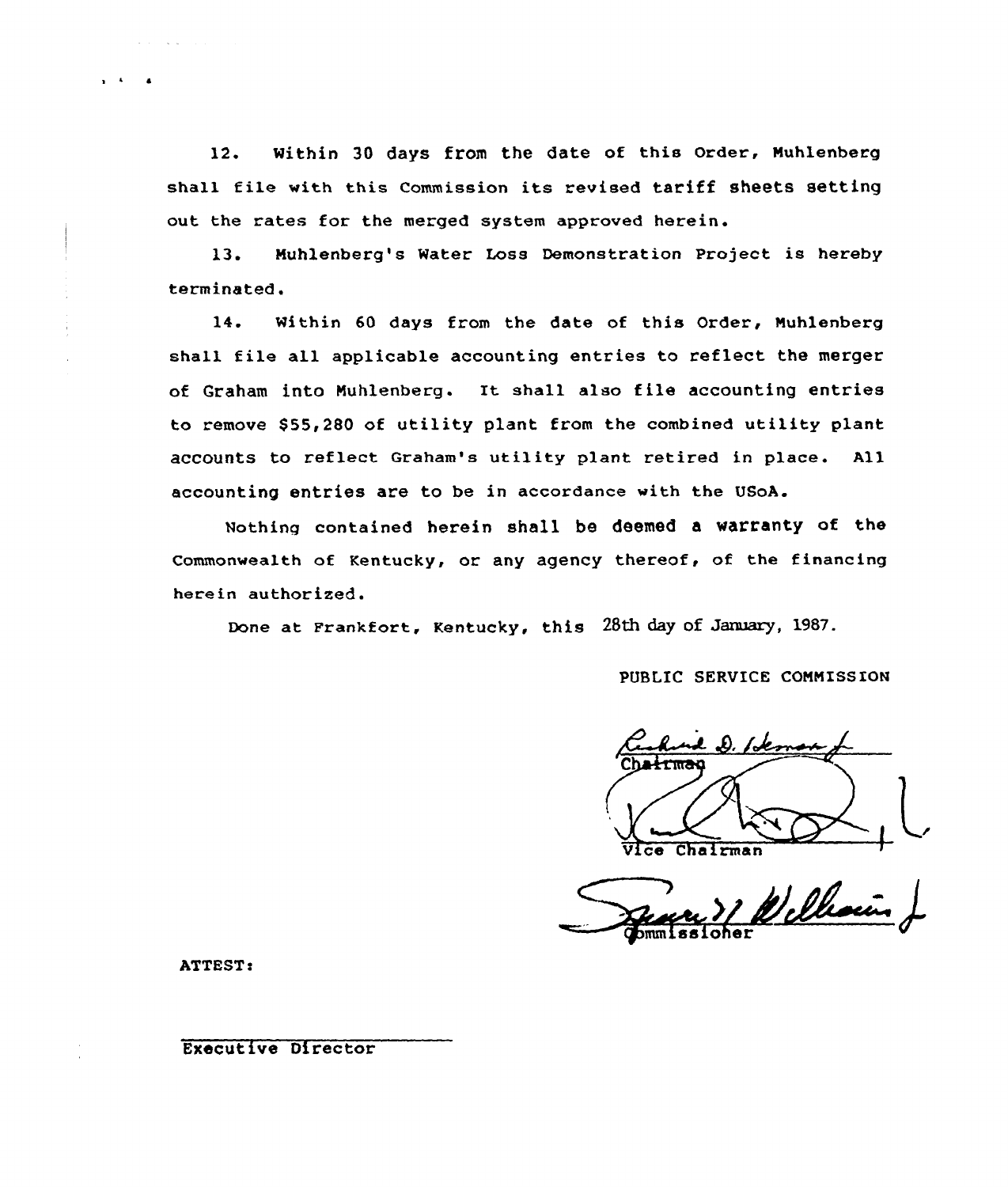### APPENDIX A

# APPENDIX TO AN ORDER OF THE KENTUCKY PUBLIC SERVICE COMMISSION IN CASE NO. 9539 DATED 1/28/87

The following rates and charges are prescribed for the customers in the area served by Muhlenberg county water District. All other rates and charges not specifically mentioned herein shall remain the same as those in effect under authority of this Commission prior to the effective date of this Order.

### RATES: Monthly

# $5/8$  x  $3/4$  Inch Connection

|  | First 2,000 gallons |  |
|--|---------------------|--|
|  | Next 8,000 gallons  |  |
|  | Next 10,000 gallons |  |
|  | Next 30,000 gallons |  |
|  | Over 50,000 gallons |  |
|  |                     |  |

# 1 Inch Connection

 $\mathcal{L} = \mathcal{L} \times \mathcal{L}$  .  $\mathcal{L} = \mathcal{L}$ 

First 5,000 gallons Next 5,000 gallons Next 10,000 gallons Next 30,000 gallons Over 50,000 gallons

# 1 1/2 Inch Connection

First 11,000 gallons Next 9,000 gallons<br>Next 30,000 gallons 30,000 gallons Over 50,000 gallons

# 2 Inch Connection

First 16,000 gallons Next 4,000 gallons<br>Next 30,000 gallons 30,000 gallons Over 50,000 gallons

# Wholesale Customer

Drakesboro

\$10.10 Minimum Bill 0.10 Minimum Bill<br>4.60 per 1,000 gallon<br>4.00 per 1,000 sallon 4.00 per 1,000 gallons 4.00<br>3.35<br>2.45 per 1,000 gallon per 1,000 gallon

\$ 23.90 Min'mum Bill 4.60 per 1,000 gallon<br>4.00 per 1,000 gallon<br>3.35 per 1,000 gallon 2.45 per 1,000 gallon 4.60 per 1,000 gallons 4.00 per 1,000 gallons

\$50.90 Minimum Bill<br>4.00 per 1,000 gallons  $3.35$  per  $1,000$  gallons  $2.45$  per  $1,000$  gallons

\$ 70.90 Minimum Bill 4.00 per 1,000 gallons 3.35 per 1,000 gallons 2.<sup>45</sup> per 1,<sup>000</sup> gallons

\$ l. <sup>80</sup> per 1,<sup>000</sup> gallons